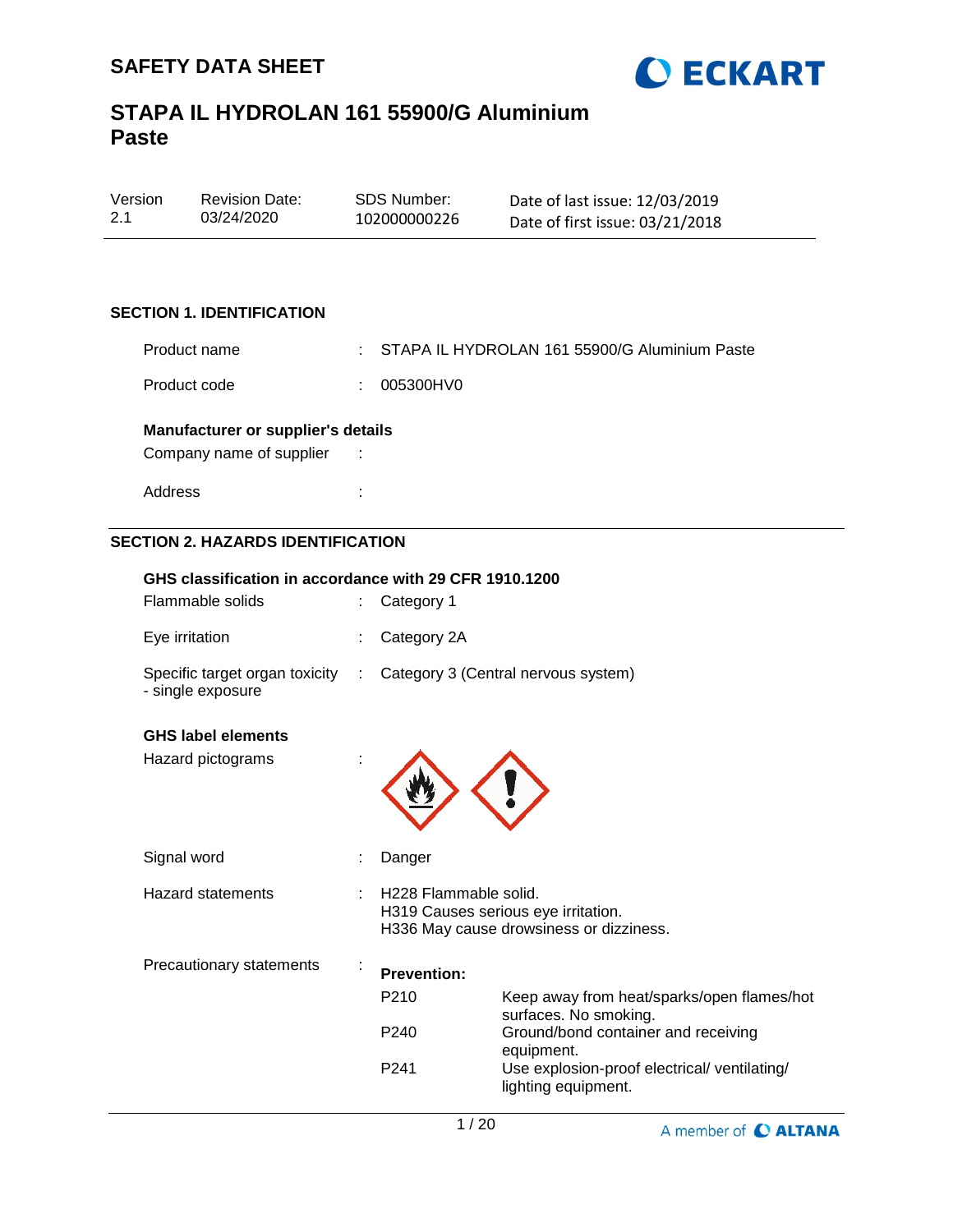

| Version<br>2.1 | <b>Revision Date:</b><br>03/24/2020 | <b>SDS Number:</b><br>102000000226 | Date of last issue: 12/03/2019<br>Date of first issue: 03/21/2018                                                                      |  |  |  |
|----------------|-------------------------------------|------------------------------------|----------------------------------------------------------------------------------------------------------------------------------------|--|--|--|
|                |                                     |                                    |                                                                                                                                        |  |  |  |
|                |                                     | P261                               | Avoid breathing dust/ fume/ gas/ mist/<br>vapours/ spray.                                                                              |  |  |  |
|                |                                     | P <sub>264</sub>                   | Wash skin thoroughly after handling.                                                                                                   |  |  |  |
|                |                                     | P271                               | Use only outdoors or in a well-ventilated area.                                                                                        |  |  |  |
|                |                                     | P280                               | Wear protective gloves/ eye protection/ face<br>protection.                                                                            |  |  |  |
|                |                                     | <b>Response:</b>                   |                                                                                                                                        |  |  |  |
|                |                                     | $P304 + P340 + P312$               | IF INHALED: Remove person to fresh<br>air and keep comfortable for breathing. Call a<br>POISON CENTER/doctor if you feel unwell.       |  |  |  |
|                |                                     | $P305 + P351 + P338$               | IF IN EYES: Rinse cautiously with water<br>for several minutes. Remove contact lenses, if<br>present and easy to do. Continue rinsing. |  |  |  |
|                |                                     | $P337 + P313$                      | If eye irritation persists: Get medical advice/<br>attention.                                                                          |  |  |  |
|                |                                     | P370 + P378                        | In case of fire: Use for extinction: Special<br>powder for metal fires.                                                                |  |  |  |
|                |                                     | P370 + P378                        | In case of fire: Use for extinction: Dry sand.                                                                                         |  |  |  |
|                |                                     | Storage:                           |                                                                                                                                        |  |  |  |
|                |                                     | P403 + P233                        | Store in a well-ventilated place. Keep<br>container tightly closed.                                                                    |  |  |  |
|                |                                     | P405                               | Store locked up.                                                                                                                       |  |  |  |
|                |                                     | Disposal:                          |                                                                                                                                        |  |  |  |
|                |                                     | P501                               | Dispose of contents/container to an approved<br>waste disposal plant.                                                                  |  |  |  |

Hazardous components which must be listed on the label:

## 2-Propanol Solvent naphtha (petroleum), light arom.

### **Other hazards**

None known.

## **SECTION 3. COMPOSITION/INFORMATION ON INGREDIENTS**

#### **Hazardous components**

| Chemical name                           | ICAS-No.   | Concentration (% w/w) |
|-----------------------------------------|------------|-----------------------|
| <b>IAluminum</b>                        | l7429-90-5 | $>= 50 - < 70$        |
| 2-Propanol                              | 167-63-0   | $>= 20 - 30$          |
| Ethanol                                 | 64-17-5    | $>= 5 - < 10$         |
| Silica                                  | l7631-86-9 | $>= 1 - 5$            |
| Naphtha (petroleum), hydrotreated heavy | 64742-48-9 | $>= 1 - 5$            |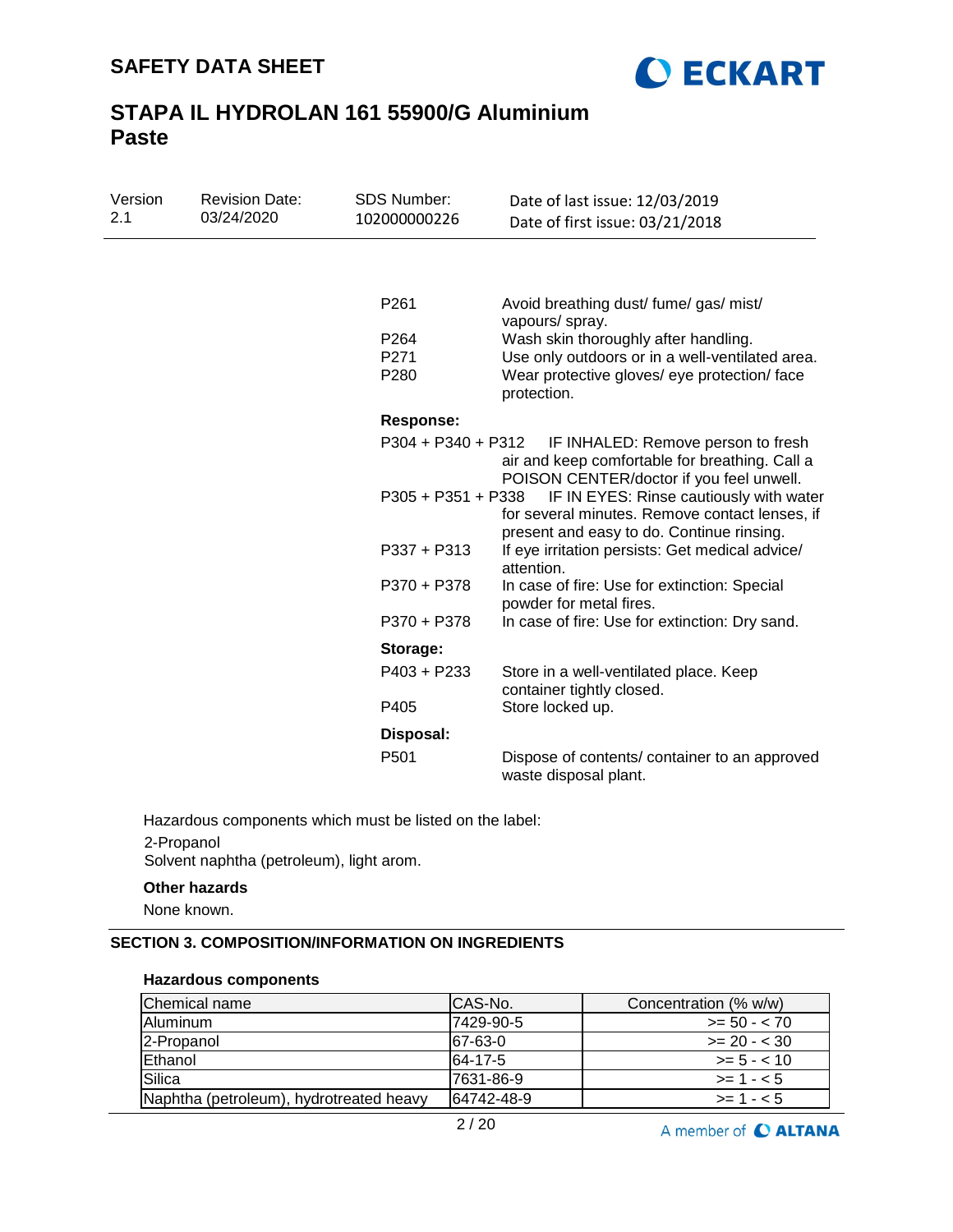

| Version | <b>Revision Date:</b> |
|---------|-----------------------|
| -2.1    | 03/24/2020            |

SDS Number: 102000000226 Date of last issue: 12/03/2019 Date of first issue: 03/21/2018

| Solvent naphtha (petroleum), light arom.                                                                       | 64742-95-6 | $>= 1 - 5$     |
|----------------------------------------------------------------------------------------------------------------|------------|----------------|
| $ 1,2$ -Ethanediamine, N1-[3-                                                                                  | 1760-24-3  | $>= 0.1 - 1.1$ |
| $($ trimethoxysilyl $)$ propyl $]-$                                                                            |            |                |
| . A set of the contract of the contract of the contract of the contract of the contract of the contract of the |            |                |

Actual concentration is withheld as a trade secret

## **SECTION 4. FIRST AID MEASURES**

| General advice                                                    |                             | Move the victim to fresh air.<br>Do not leave the victim unattended.<br>Move out of dangerous area.<br>Show this safety data sheet to the doctor in attendance.               |
|-------------------------------------------------------------------|-----------------------------|-------------------------------------------------------------------------------------------------------------------------------------------------------------------------------|
| If inhaled                                                        |                             | Consult a physician after significant exposure.<br>If unconscious, place in recovery position and seek medical<br>advice.                                                     |
| In case of skin contact                                           |                             | Wash off immediately with soap and plenty of water.                                                                                                                           |
|                                                                   |                             | If on skin, rinse well with water.<br>If on clothes, remove clothes.                                                                                                          |
| In case of eye contact                                            |                             | Immediately flush eye(s) with plenty of water.                                                                                                                                |
|                                                                   |                             | Immediately flush eye(s) with plenty of water.<br>Remove contact lenses.<br>Keep eye wide open while rinsing.<br>If eye irritation persists, consult a specialist.            |
| If swallowed                                                      | $\mathcal{L}^{\mathcal{L}}$ | Keep respiratory tract clear.<br>Do not give milk or alcoholic beverages.<br>Never give anything by mouth to an unconscious person.<br>If symptoms persist, call a physician. |
| Most important symptoms<br>and effects, both acute and<br>delayed |                             | : Causes serious eye irritation.<br>May cause drowsiness or dizziness.                                                                                                        |

## **SECTION 5. FIREFIGHTING MEASURES**

| Suitable extinguishing media | : Dry sand<br>Special powder against metal fire |
|------------------------------|-------------------------------------------------|
| Unsuitable extinguishing     | Water                                           |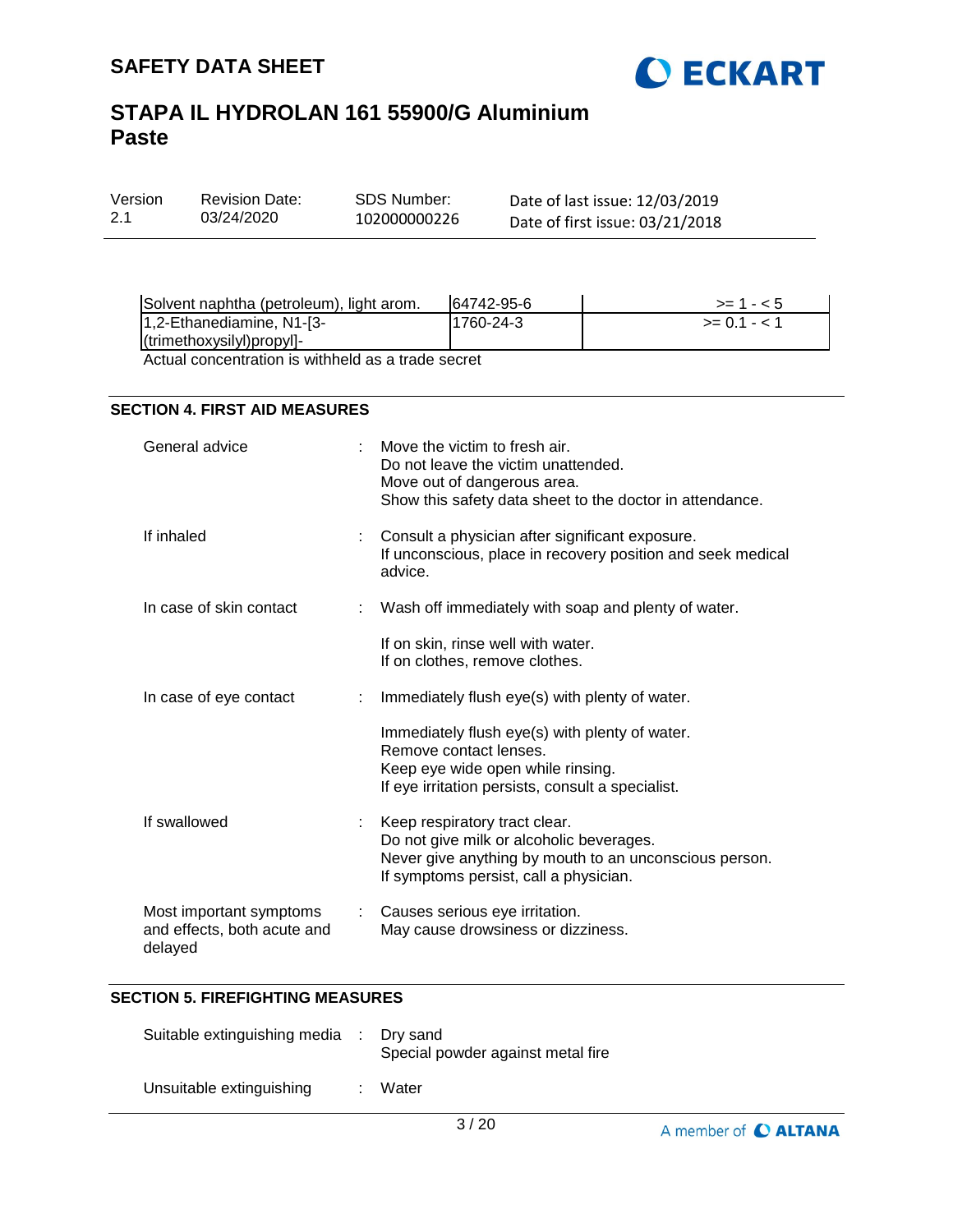

| Version<br>2.1 |                                                                           | <b>Revision Date:</b><br>03/24/2020                      |              | SDS Number:<br>102000000226                                                                                                                                               | Date of last issue: 12/03/2019<br>Date of first issue: 03/21/2018                                                                                               |  |
|----------------|---------------------------------------------------------------------------|----------------------------------------------------------|--------------|---------------------------------------------------------------------------------------------------------------------------------------------------------------------------|-----------------------------------------------------------------------------------------------------------------------------------------------------------------|--|
|                |                                                                           |                                                          |              |                                                                                                                                                                           |                                                                                                                                                                 |  |
|                | media                                                                     |                                                          |              | Foam<br>Carbon dioxide (CO2)<br>ABC powder                                                                                                                                |                                                                                                                                                                 |  |
|                |                                                                           | Further information                                      |              | Standard procedure for chemical fires.<br>Use extinguishing measures that are appropriate to local<br>circumstances and the surrounding environment.                      |                                                                                                                                                                 |  |
|                | for firefighters                                                          | Special protective equipment                             | $\mathbb{R}$ | Use personal protective equipment.                                                                                                                                        |                                                                                                                                                                 |  |
|                |                                                                           |                                                          |              | necessary.                                                                                                                                                                | Wear self-contained breathing apparatus for firefighting if                                                                                                     |  |
|                |                                                                           | <b>SECTION 6. ACCIDENTAL RELEASE MEASURES</b>            |              |                                                                                                                                                                           |                                                                                                                                                                 |  |
|                | Personal precautions,<br>protective equipment and<br>emergency procedures |                                                          |              | Evacuate personnel to safe areas.<br>Use personal protective equipment.<br>Use personal protective equipment.<br>Avoid dust formation.<br>Remove all sources of ignition. |                                                                                                                                                                 |  |
|                |                                                                           | <b>Environmental precautions</b>                         |              |                                                                                                                                                                           |                                                                                                                                                                 |  |
|                |                                                                           |                                                          |              | respective authorities.                                                                                                                                                   | Prevent product from entering drains.<br>Prevent further leakage or spillage if safe to do so.<br>If the product contaminates rivers and lakes or drains inform |  |
|                |                                                                           | Methods and materials for<br>containment and cleaning up |              |                                                                                                                                                                           | Use mechanical handling equipment.<br>Soak up with inert absorbent material (e.g. sand, silica gel,<br>acid binder, universal binder, sawdust).                 |  |
|                |                                                                           |                                                          |              | Do not flush with water.                                                                                                                                                  | Keep in suitable, closed containers for disposal.                                                                                                               |  |

## **SECTION 7. HANDLING AND STORAGE**

| Advice on protection against<br>fire and explosion | Earthing of containers and apparatuses is essential.<br>Take measures to prevent the build up of electrostatic charge.<br>Use explosion-proof equipment. |
|----------------------------------------------------|----------------------------------------------------------------------------------------------------------------------------------------------------------|
|                                                    | Avoid dust formation.                                                                                                                                    |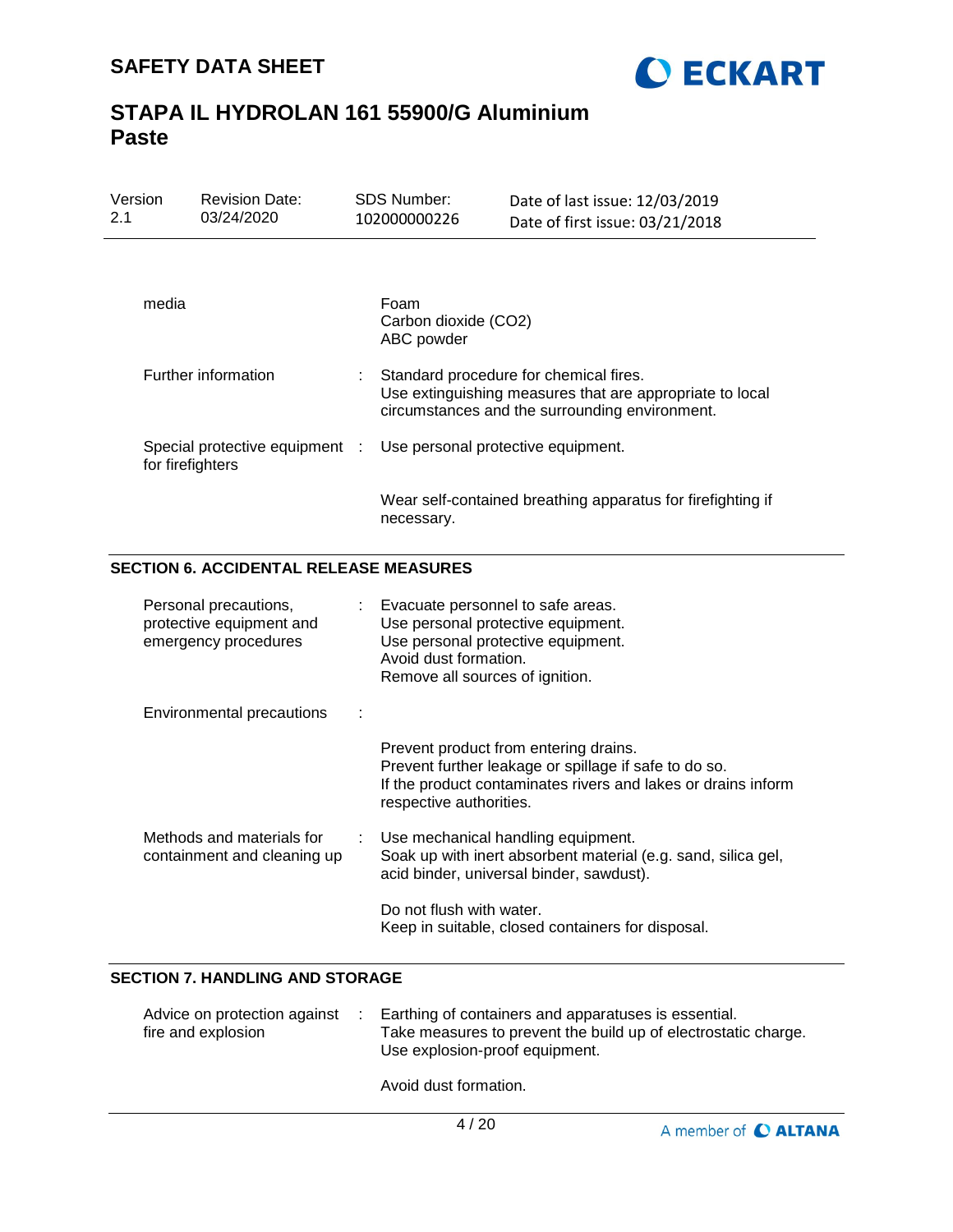

| Version<br>2.1 | <b>Revision Date:</b><br>03/24/2020         |    | <b>SDS Number:</b><br>102000000226                                                                     | Date of last issue: 12/03/2019<br>Date of first issue: 03/21/2018                                                                                                                                                                                                                                                                           |
|----------------|---------------------------------------------|----|--------------------------------------------------------------------------------------------------------|---------------------------------------------------------------------------------------------------------------------------------------------------------------------------------------------------------------------------------------------------------------------------------------------------------------------------------------------|
|                |                                             |    | ignition.                                                                                              | Keep away from open flames, hot surfaces and sources of                                                                                                                                                                                                                                                                                     |
|                | Advice on safe handling                     |    | Avoid dust formation.<br>Ensure adequate ventilation.                                                  | Keep away from heat and sources of ignition.                                                                                                                                                                                                                                                                                                |
|                |                                             |    | Do not breathe vapours/dust.<br>Avoid contact with skin and eyes.<br>application area.<br>regulations. | Avoid formation of respirable particles.<br>Avoid exposure - obtain special instructions before use.<br>For personal protection see section 8.<br>Smoking, eating and drinking should be prohibited in the<br>Provide sufficient air exchange and/or exhaust in work rooms.<br>Dispose of rinse water in accordance with local and national |
|                | Conditions for safe storage                 | ÷. | Store in original container.                                                                           | Keep containers tightly closed in a cool, well-ventilated place.<br>Keep container closed when not in use.<br>Keep away from sources of ignition - No smoking.                                                                                                                                                                              |
|                |                                             |    | No smoking.<br>place.<br>the technological safety standards.                                           | Keep container tightly closed in a dry and well-ventilated<br>Electrical installations / working materials must comply with                                                                                                                                                                                                                 |
| Technical      | measures/Precautions                        |    | Protect from humidity and water.<br>Do not allow to dry.                                               |                                                                                                                                                                                                                                                                                                                                             |
|                | Materials to avoid                          |    | storage.                                                                                               | Do not store together with oxidizing and self-igniting products.<br>Never allow product to get in contact with water during<br>Keep away from oxidizing agents, strongly alkaline and<br>strongly acid materials in order to avoid exothermic reactions.                                                                                    |
|                | Further information on<br>storage stability |    |                                                                                                        | No decomposition if stored and applied as directed.                                                                                                                                                                                                                                                                                         |

## **SECTION 8. EXPOSURE CONTROLS/PERSONAL PROTECTION**

**Components with workplace control parameters**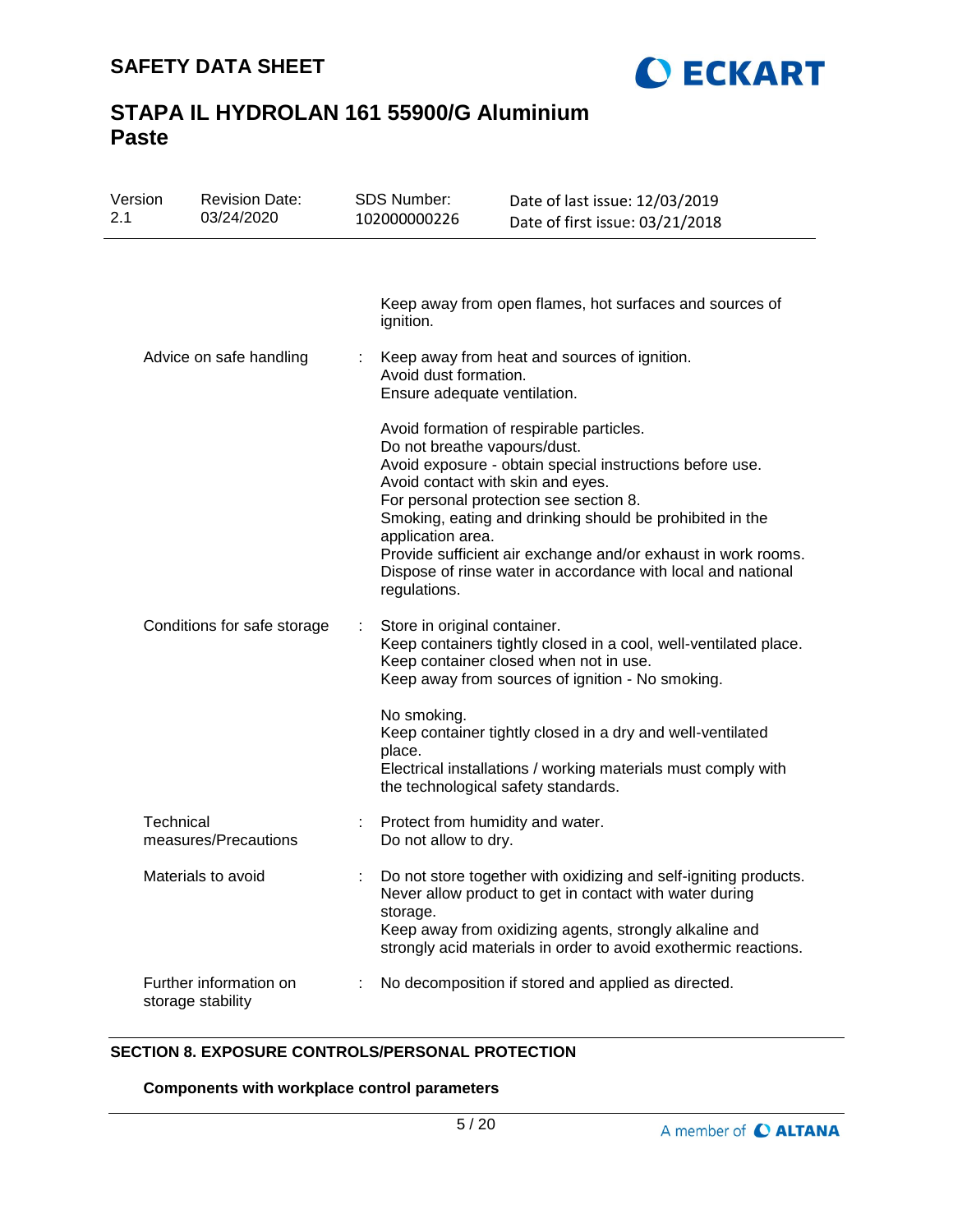

| Version | <b>Revision Date:</b> | SDS Number:  | Date of last issue: 12/03/2019  |  |  |
|---------|-----------------------|--------------|---------------------------------|--|--|
| 2.1     | 03/24/2020            | 102000000226 | Date of first issue: 03/21/2018 |  |  |

| Components | CAS-No.   | Value type<br>(Form of<br>exposure)         | Control<br>parameters /<br>Permissible<br>concentration | <b>Basis</b>     |
|------------|-----------|---------------------------------------------|---------------------------------------------------------|------------------|
| Aluminum   | 7429-90-5 | TWA (total<br>dust)                         | 50 Million<br>particles per cubic<br>foot               | OSHA Z-3         |
|            |           | <b>TWA</b><br>(Respirable)                  | $5$ mg/m $3$                                            | <b>NIOSH REL</b> |
|            |           | TWA (total<br>dust)                         | 15 mg/m3                                                | OSHA Z-3         |
|            |           | TWA (total)                                 | 10 mg/m3                                                | <b>NIOSH REL</b> |
|            |           | <b>TWA</b><br>(respirable<br>fraction)      | $5$ mg/m $3$                                            | OSHA Z-3         |
|            |           | <b>TWA</b><br>(respirable<br>fraction)      | 15 Million<br>particles per cubic<br>foot               | OSHA Z-3         |
|            |           | <b>TWA</b><br>(Respirable<br>fraction)      | 1 $mg/m3$                                               | <b>ACGIH</b>     |
|            |           | <b>TWA</b>                                  | $5$ mg/m $3$<br>(Aluminium)                             | <b>NIOSH REL</b> |
|            |           | <b>TWA (Total)</b>                          | 15 mg/m3<br>(Aluminium)                                 | OSHA P0          |
|            |           | <b>TWA</b><br>(Respirable<br>fraction)      | $5$ mg/m $3$<br>(Aluminium)                             | <b>OSHA P0</b>   |
|            |           | TWA (total<br>dust)                         | $15 \overline{\mathrm{mg}}/\mathrm{m}3$<br>(Aluminium)  | OSHA Z-1         |
|            |           | <b>TWA</b><br>(respirable<br>fraction)      | $5$ mg/m $3$<br>(Aluminium)                             | OSHA Z-1         |
|            |           | <b>TWA</b> (Total<br>dust)                  | 15 mg/m3<br>(Aluminium)                                 | OSHA P0          |
|            |           | <b>TWA</b><br>(respirable<br>dust fraction) | $5$ mg/m $3$<br>(Aluminium)                             | OSHA P0          |
|            |           | <b>TWA</b><br>(welding<br>fumes)            | $5 \text{ mg/m}$<br>(Aluminium)                         | <b>NIOSH REL</b> |
|            |           | TWA (pyro<br>powders)                       | $5$ mg/m $3$<br>(Aluminium)                             | <b>NIOSH REL</b> |
|            |           | <b>TWA</b>                                  | 1 $mg/m3$                                               | <b>ACGIH</b>     |

A member of C ALTANA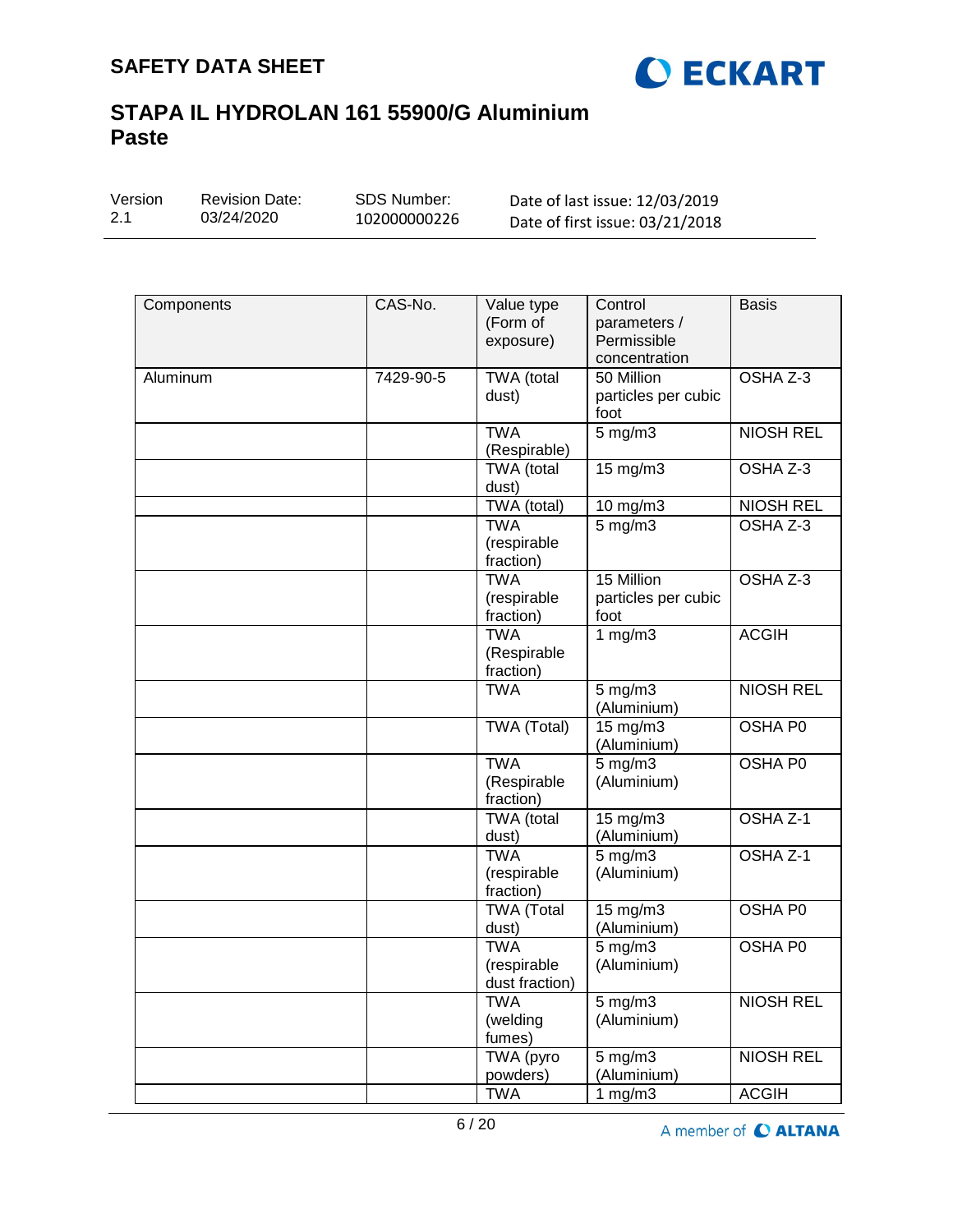

| Version | <b>Revision Date:</b> | SDS Number:  | Date of last issue: 12/03/2019  |
|---------|-----------------------|--------------|---------------------------------|
| 2.1     | 03/24/2020            | 102000000226 | Date of first issue: 03/21/2018 |
|         |                       |              |                                 |

|                                             |            | (Respirable<br>fraction) | (Aluminium)                                           |                     |
|---------------------------------------------|------------|--------------------------|-------------------------------------------------------|---------------------|
|                                             |            | <b>TWA</b><br>(Fumes)    | 5 mg/m3                                               | OSHA PO             |
| 2-Propanol                                  | 67-63-0    | <b>TWA</b>               | 200 ppm                                               | <b>ACGIH</b>        |
|                                             |            | <b>STEL</b>              | $\overline{4}00$ ppm                                  | <b>ACGIH</b>        |
|                                             |            | <b>TWA</b>               | 400 ppm<br>980 mg/m3                                  | <b>NIOSH REL</b>    |
|                                             |            | $\overline{\text{ST}}$   | 500 ppm<br>1,225 mg/m3                                | <b>NIOSH REL</b>    |
|                                             |            | <b>TWA</b>               | 400 ppm<br>980 mg/m3                                  | OSHA Z-1            |
|                                             |            | <b>TWA</b>               | 400 ppm<br>980 mg/m3                                  | OSHA P0             |
|                                             |            | <b>STEL</b>              | $\overline{500}$ ppm<br>1,225 mg/m3                   | OSHA P0             |
| Ethanol                                     | 64-17-5    | <b>TWA</b>               | 1,000 ppm                                             | <b>ACGIH</b>        |
|                                             |            | <b>TWA</b>               | 1,000 ppm<br>1,900 mg/m3                              | <b>NIOSH REL</b>    |
|                                             |            | <b>TWA</b>               | 1,000 ppm<br>1,900 mg/m3                              | OSHA <sub>Z-1</sub> |
|                                             |            | <b>TWA</b>               | 1,000 ppm<br>1,900 mg/m3                              | OSHA P0             |
|                                             |            | <b>STEL</b>              | 1,000 ppm                                             | <b>ACGIH</b>        |
| Silica                                      | 7631-86-9  | TWA (Dust)               | 20 Million<br>particles per cubic<br>foot<br>(Silica) | OSHA Z-3            |
|                                             |            | <b>TWA (Dust)</b>        | 80 mg/m3 /<br>%SiO <sub>2</sub><br>(Silica)           | OSHA Z-3            |
|                                             |            | <b>TWA</b>               | $6$ mg/m $3$<br>(Silica)                              | <b>NIOSH REL</b>    |
| Naphtha (petroleum),<br>hydrotreated heavy  | 64742-48-9 | <b>TWA</b>               | 500 ppm<br>2,000 mg/m3                                | OSHA Z-1            |
|                                             |            | <b>TWA</b>               | $\overline{4}00$ ppm<br>1,600 mg/m3                   | OSHA P0             |
| Solvent naphtha (petroleum),<br>light arom. | 64742-95-6 | <b>TWA</b>               | 500 ppm<br>2,000 mg/m3                                | OSHA Z-1            |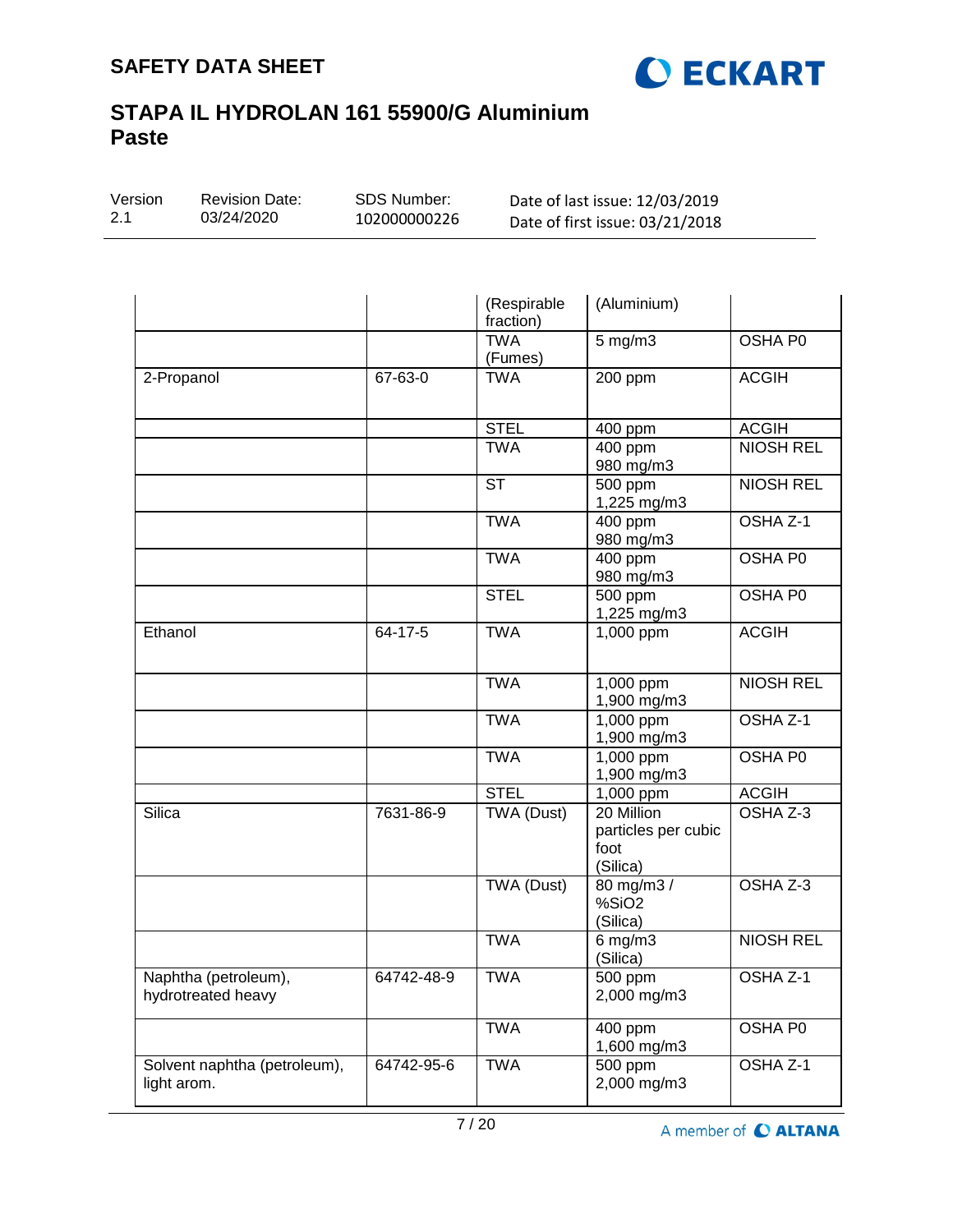

| <b>SDS Number:</b><br>Version<br><b>Revision Date:</b><br>03/24/2020<br>2.1<br>102000000226 | Date of last issue: 12/03/2019<br>Date of first issue: 03/21/2018 |
|---------------------------------------------------------------------------------------------|-------------------------------------------------------------------|
|---------------------------------------------------------------------------------------------|-------------------------------------------------------------------|

| <b>TWA</b> | $200$ mg/m $3$<br>(total hydrocarbon<br>vapor) | ACGIH   |
|------------|------------------------------------------------|---------|
| TWA        | 400 ppm<br>1,600 mg/m3                         | OSHA P0 |

### **Biological occupational exposure limits**

| Components | CAS-No. | Control<br>parameters | <b>Biological</b><br>specimen | Samplin<br>g time                            | Permissible<br>concentratio | <b>Basis</b>               |
|------------|---------|-----------------------|-------------------------------|----------------------------------------------|-----------------------------|----------------------------|
| 2-Propanol | 67-63-0 | Acetone               | Urine                         | End of<br>shift at<br>end of<br>workwee<br>к | $40$ mg/l                   | <b>ACGIH</b><br><b>BEI</b> |

### **Personal protective equipment**

| Respiratory protection      |   | Use suitable breathing protection if workplace concentration<br>requires.                                                                                                                                                                                                                                                                                                                                                                                                                                                                                                                                                                                                                                                                                                                                          |
|-----------------------------|---|--------------------------------------------------------------------------------------------------------------------------------------------------------------------------------------------------------------------------------------------------------------------------------------------------------------------------------------------------------------------------------------------------------------------------------------------------------------------------------------------------------------------------------------------------------------------------------------------------------------------------------------------------------------------------------------------------------------------------------------------------------------------------------------------------------------------|
|                             |   | In the case of dust or aerosol formation use respirator with an<br>approved filter.                                                                                                                                                                                                                                                                                                                                                                                                                                                                                                                                                                                                                                                                                                                                |
| Hand protection<br>Material | ÷ | Solvent-resistant gloves (butyl-rubber)                                                                                                                                                                                                                                                                                                                                                                                                                                                                                                                                                                                                                                                                                                                                                                            |
| <b>Remarks</b>              |   | Take note of the information given by the producer<br>concerning permeability and break through times, and of<br>special workplace conditions (mechanical strain, duration of<br>contact). The exact break through time can be obtained from<br>the protective glove producer and this has to be observed.<br>Please observe the instructions regarding permeability and<br>breakthrough time which are provided by the supplier of the<br>gloves. Also take into consideration the specific local<br>conditions under which the product is used, such as the<br>danger of cuts, abrasion, and the contact time.<br>Recommended preventive skin protection Skin should be<br>washed after contact. The suitability for a specific workplace<br>should be discussed with the producers of the protective<br>gloves. |
| Eye protection              |   | Wear face-shield and protective suit for abnormal processing                                                                                                                                                                                                                                                                                                                                                                                                                                                                                                                                                                                                                                                                                                                                                       |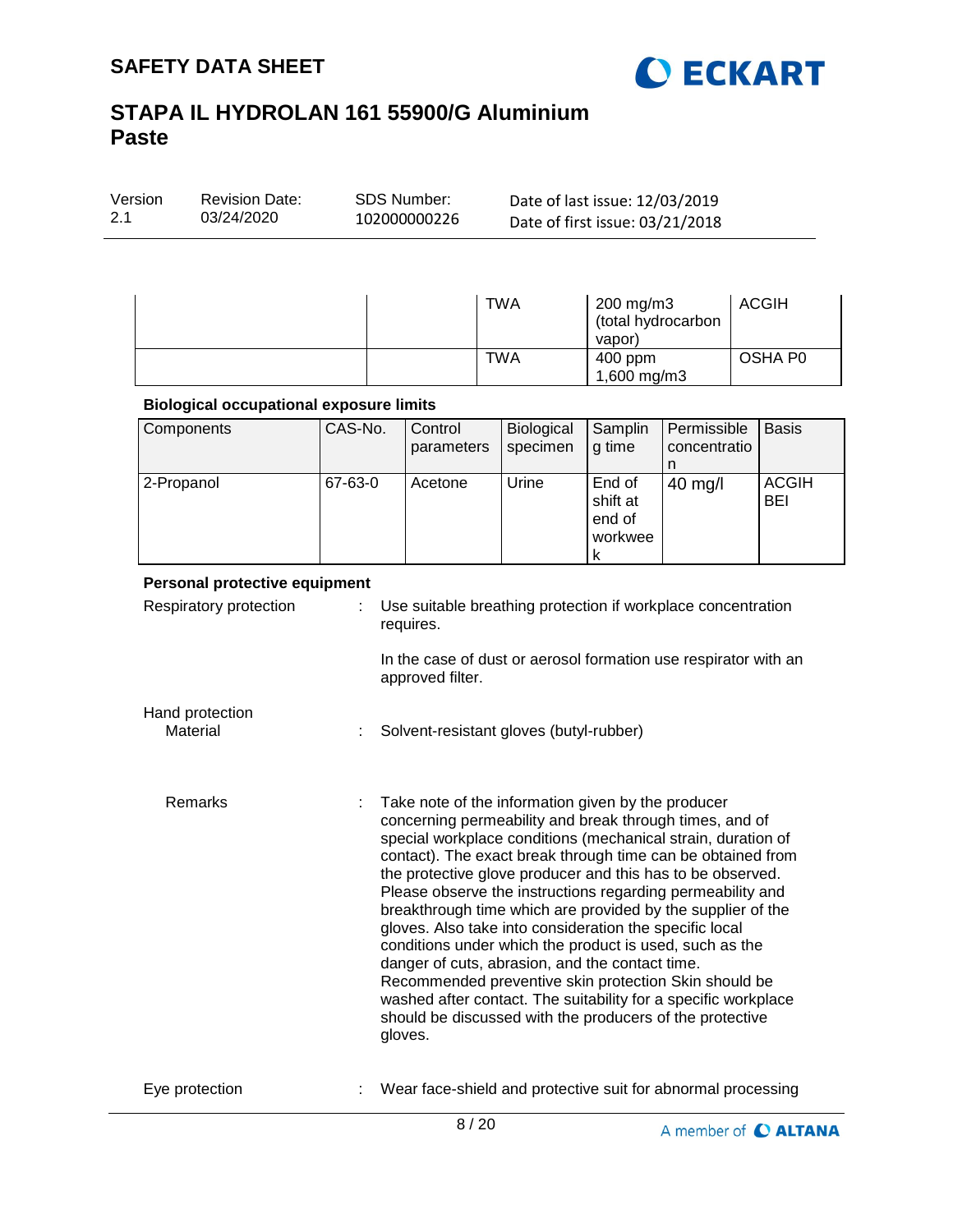

| Version<br>2.1 | <b>Revision Date:</b><br>03/24/2020 | <b>SDS Number:</b><br>102000000226                          | Date of last issue: 12/03/2019<br>Date of first issue: 03/21/2018                                                 |
|----------------|-------------------------------------|-------------------------------------------------------------|-------------------------------------------------------------------------------------------------------------------|
|                |                                     | problems.                                                   |                                                                                                                   |
|                | Skin and body protection            | Long sleeved clothing<br>Safety shoes                       | Choose body protection according to the amount and<br>concentration of the dangerous substance at the work place. |
|                | Hygiene measures                    | When using do not eat or drink.<br>When using do not smoke. | Wash hands before breaks and at the end of workday.                                                               |

## **SECTION 9. PHYSICAL AND CHEMICAL PROPERTIES**

| Appearance<br>Colour<br>Odour<br>Odour Threshold<br>pH<br>Melting point/freezing point<br>Boiling point/boiling range                                                                                                              |   | Pasty solid<br>silver<br>solvent-like<br>No data available<br>No data available<br>No data available<br>82 °C                                                         |
|------------------------------------------------------------------------------------------------------------------------------------------------------------------------------------------------------------------------------------|---|-----------------------------------------------------------------------------------------------------------------------------------------------------------------------|
| Flash point                                                                                                                                                                                                                        | ÷ | 13 °C                                                                                                                                                                 |
| Evaporation rate<br>Flammability (solid, gas)<br>Auto-flammability<br>Upper explosion limit / Upper<br>flammability limit<br>Lower explosion limit / Lower<br>flammability limit<br>Vapour pressure<br>Relative density<br>Density |   | No data available<br>No data available<br>not auto-flammable<br>No data available<br>No data available<br>No data available<br>No data available<br>$1.3 - 2.0$ g/cm3 |
| Solubility(ies)<br>Partition coefficient: n-<br>octanol/water<br>Auto-ignition temperature<br>Decomposition temperature<br>Viscosity<br><b>Explosive properties</b>                                                                |   | No data available<br>No data available<br>No data available<br>No data available<br>No data available<br>Not explosive Vapours may form explosive mixture with air.   |

## **SECTION 10. STABILITY AND REACTIVITY**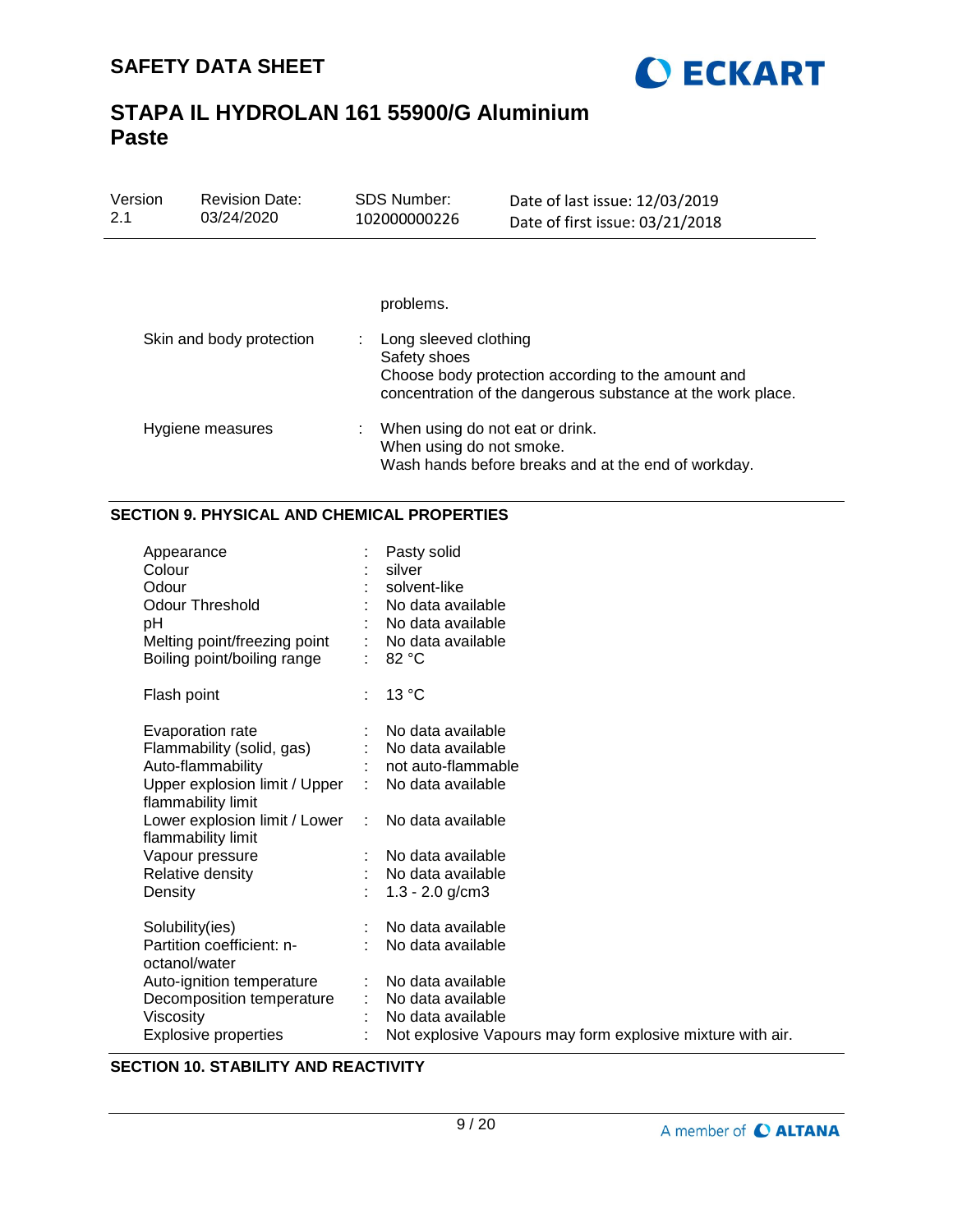

| Version<br>2.1 |                                       | <b>Revision Date:</b><br>03/24/2020 |                                                     | <b>SDS Number:</b><br>102000000226                                                                                                                                                                                                                                                             | Date of last issue: 12/03/2019<br>Date of first issue: 03/21/2018 |  |  |
|----------------|---------------------------------------|-------------------------------------|-----------------------------------------------------|------------------------------------------------------------------------------------------------------------------------------------------------------------------------------------------------------------------------------------------------------------------------------------------------|-------------------------------------------------------------------|--|--|
|                |                                       |                                     |                                                     |                                                                                                                                                                                                                                                                                                |                                                                   |  |  |
| Reactivity     |                                       |                                     | No decomposition if stored and applied as directed. |                                                                                                                                                                                                                                                                                                |                                                                   |  |  |
|                | Chemical stability                    |                                     |                                                     | No decomposition if stored and applied as directed.                                                                                                                                                                                                                                            |                                                                   |  |  |
|                | Possibility of hazardous<br>reactions |                                     |                                                     | Reacts with alkalis, acids, halogenes and oxidizing agents.<br>Contact with acids and alkalis may release hydrogen.<br>Mixture reacts slowly with water resulting in evolution of<br>hydrogen.<br>Vapours may form explosive mixture with air.<br>Stable under recommended storage conditions. |                                                                   |  |  |
|                | Conditions to avoid                   |                                     |                                                     | Do not allow to dry.                                                                                                                                                                                                                                                                           |                                                                   |  |  |
|                |                                       |                                     |                                                     | Heat, flames and sparks.                                                                                                                                                                                                                                                                       |                                                                   |  |  |
|                |                                       | Incompatible materials              |                                                     | Acids<br><b>Bases</b><br>Oxidizing agents<br>Highly halogenated compounds                                                                                                                                                                                                                      |                                                                   |  |  |

## **SECTION 11. TOXICOLOGICAL INFORMATION**

### **Acute toxicity**

Not classified based on available information.

## **Components:**

| 2-Propanol:               |    |                                                                          |
|---------------------------|----|--------------------------------------------------------------------------|
| Acute oral toxicity       |    | LD50 (Rat): $> 2,000$ mg/kg                                              |
| Acute dermal toxicity     |    | LD50 (Rabbit): $> 2,000$ mg/kg                                           |
| Ethanol:                  |    |                                                                          |
| Acute oral toxicity       |    | LD50 (Mouse): 3,450 mg/kg                                                |
|                           |    | LD50 (Rat): 7,060 mg/kg                                                  |
|                           |    | LD50 (Rabbit): $6,300$ mg/kg                                             |
| Acute inhalation toxicity | ÷. | LC50 (Rat): 20,000 mg/l<br>Exposure time: 4 h<br>Test atmosphere: vapour |
| Acute dermal toxicity     |    | LD50 (Rat): $> 2,000$ mg/kg                                              |

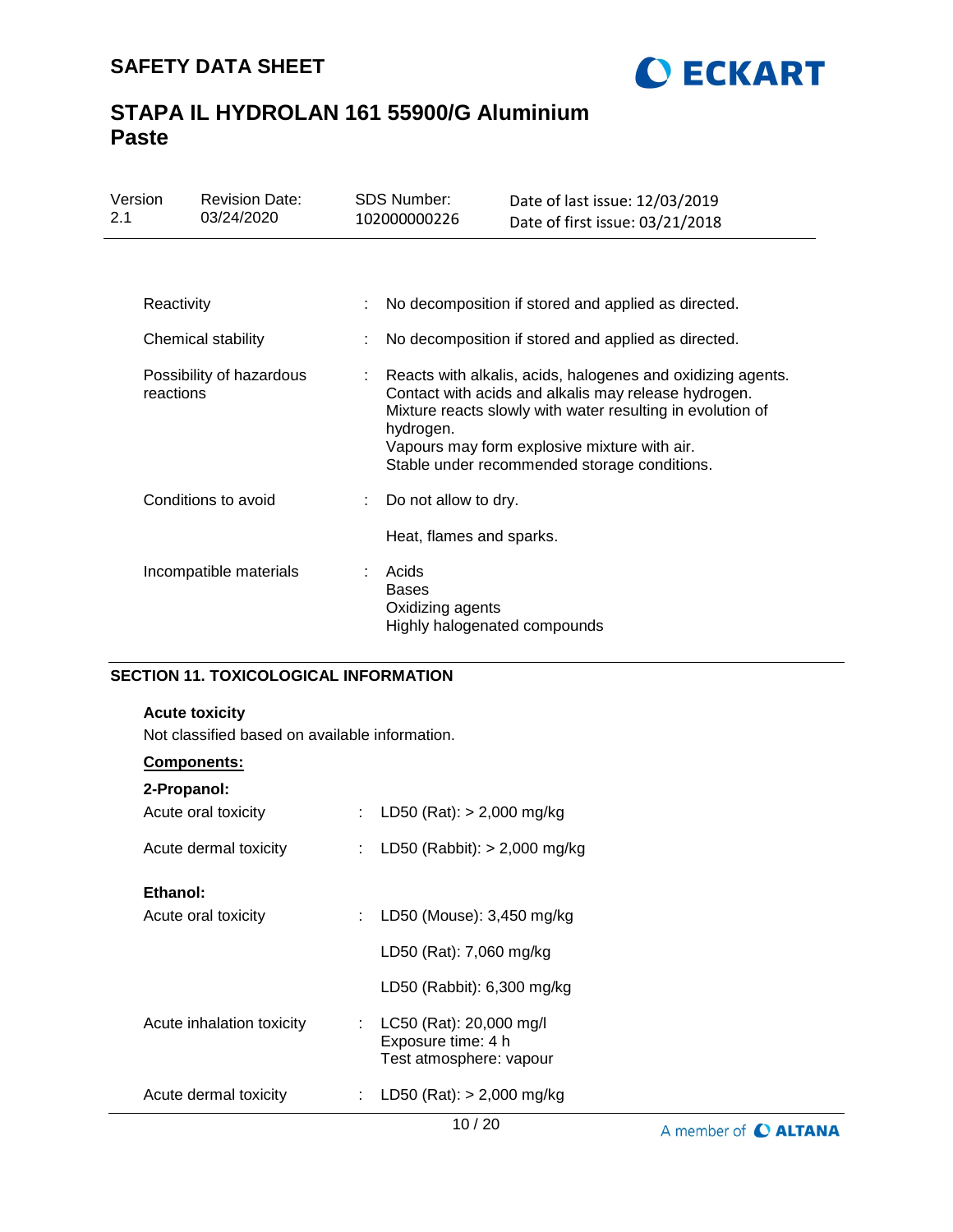Revision Date:

Version



Date of last issue: 12/03/2019

# **STAPA IL HYDROLAN 161 55900/G Aluminium Paste**

SDS Number:

| 03/24/2020                                          | 102000000226                                                              | Date of first issue: 03/21/2018                                                                                                                                 |
|-----------------------------------------------------|---------------------------------------------------------------------------|-----------------------------------------------------------------------------------------------------------------------------------------------------------------|
|                                                     |                                                                           |                                                                                                                                                                 |
|                                                     |                                                                           |                                                                                                                                                                 |
| Silica:                                             |                                                                           |                                                                                                                                                                 |
| Acute oral toxicity                                 | : LD50 (Rat): 5,000 mg/kg                                                 |                                                                                                                                                                 |
|                                                     | (Mouse): 15,000 mg/kg                                                     |                                                                                                                                                                 |
| Acute inhalation toxicity                           | : $(Rat): 0.139 mg/l$<br>Exposure time: 4 h                               |                                                                                                                                                                 |
| Acute dermal toxicity                               | : LD50 (Rabbit): $> 5,000$ mg/kg                                          |                                                                                                                                                                 |
| Naphtha (petroleum), hydrotreated heavy:            |                                                                           |                                                                                                                                                                 |
| Acute oral toxicity                                 | LD50 (Rat): $> 5,000$ mg/kg<br>÷.                                         |                                                                                                                                                                 |
| Acute inhalation toxicity                           | achievable concentration.                                                 | : LC50 (Rat): Test atmosphere: vapour<br>Remarks: An LC50/inhalation/4h/rat could not be determined<br>because no mortality of rats was observed at the maximum |
| Acute dermal toxicity                               | : LD50 (Rabbit): $> 5,000$ mg/kg                                          |                                                                                                                                                                 |
| Solvent naphtha (petroleum), light arom.:           |                                                                           |                                                                                                                                                                 |
| Acute oral toxicity                                 | : LD50 (Rat): 3,492 mg/kg                                                 |                                                                                                                                                                 |
| Acute dermal toxicity                               | : LD50 (Rabbit): $> 3,160$ mg/kg                                          |                                                                                                                                                                 |
| 1,2-Ethanediamine, N1-[3-(trimethoxysilyl)propyl]-: |                                                                           |                                                                                                                                                                 |
| Acute oral toxicity                                 | LD50 (Rat): ca. 2,995 mg/kg                                               |                                                                                                                                                                 |
| Acute inhalation toxicity                           | : LC50: 1.49 - 2.44 mg/l<br>Exposure time: 4 h<br>Test atmosphere: vapour |                                                                                                                                                                 |
|                                                     | short term inhalation.                                                    | Assessment: The component/mixture is moderately toxic after                                                                                                     |
| <b>Skin corrosion/irritation</b>                    |                                                                           |                                                                                                                                                                 |
| Not classified based on available information.      |                                                                           |                                                                                                                                                                 |
| Components:                                         |                                                                           |                                                                                                                                                                 |

## **Ethanol:**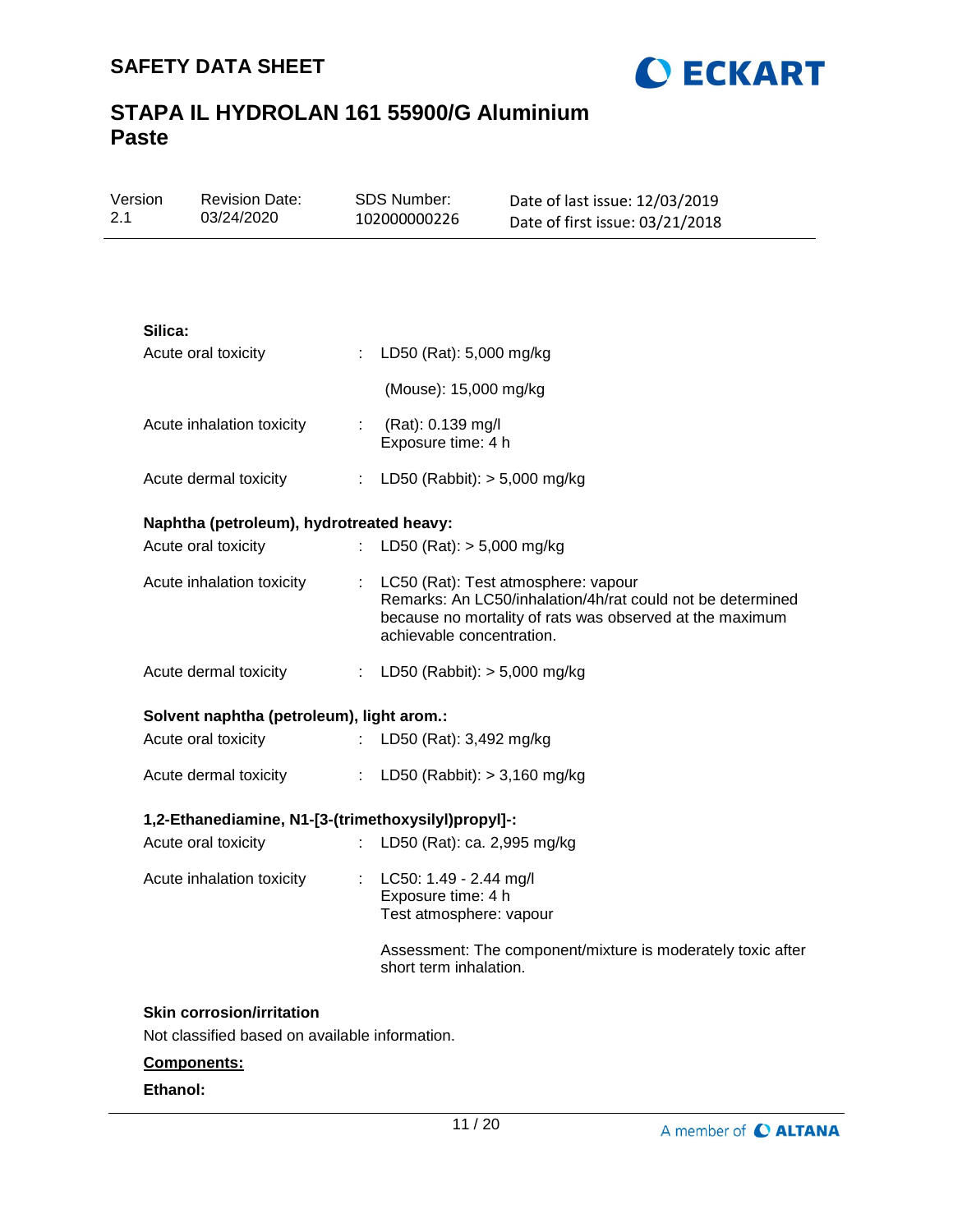



| Version | <b>Revision Date:</b> |
|---------|-----------------------|
| 2.1     | 03/24/2020            |

SDS Number: 102000000226 Date of last issue: 12/03/2019 Date of first issue: 03/21/2018

Result: No skin irritation Remarks: Based on available data, the classification criteria are not met.

### **Serious eye damage/eye irritation**

Causes serious eye irritation.

#### **Components:**

#### **Ethanol:**

Result: Eye irritation Remarks: Based on available data, the classification criteria are not met.

### **1,2-Ethanediamine, N1-[3-(trimethoxysilyl)propyl]-:**

Result: Corrosive

#### **Respiratory or skin sensitisation**

## **Skin sensitisation**

Not classified based on available information.

#### **Respiratory sensitisation**

Not classified based on available information.

### **Components:**

#### **1,2-Ethanediamine, N1-[3-(trimethoxysilyl)propyl]-:**

Result: May cause sensitisation by skin contact.

### **Germ cell mutagenicity**

Not classified based on available information.

### **Carcinogenicity**

Not classified based on available information.

| <b>IARC</b> | Group 1: Carcinogenic to humans                                                                                             |                                                                  |
|-------------|-----------------------------------------------------------------------------------------------------------------------------|------------------------------------------------------------------|
|             | Ethanol                                                                                                                     | 64-17-5                                                          |
| <b>OSHA</b> | No component of this product present at levels greater than or<br>equal to 0.1% is on OSHA's list of regulated carcinogens. |                                                                  |
| <b>NTP</b>  | No component of this product present at levels greater than or<br>by NTP.                                                   | equal to 0.1% is identified as a known or anticipated carcinogen |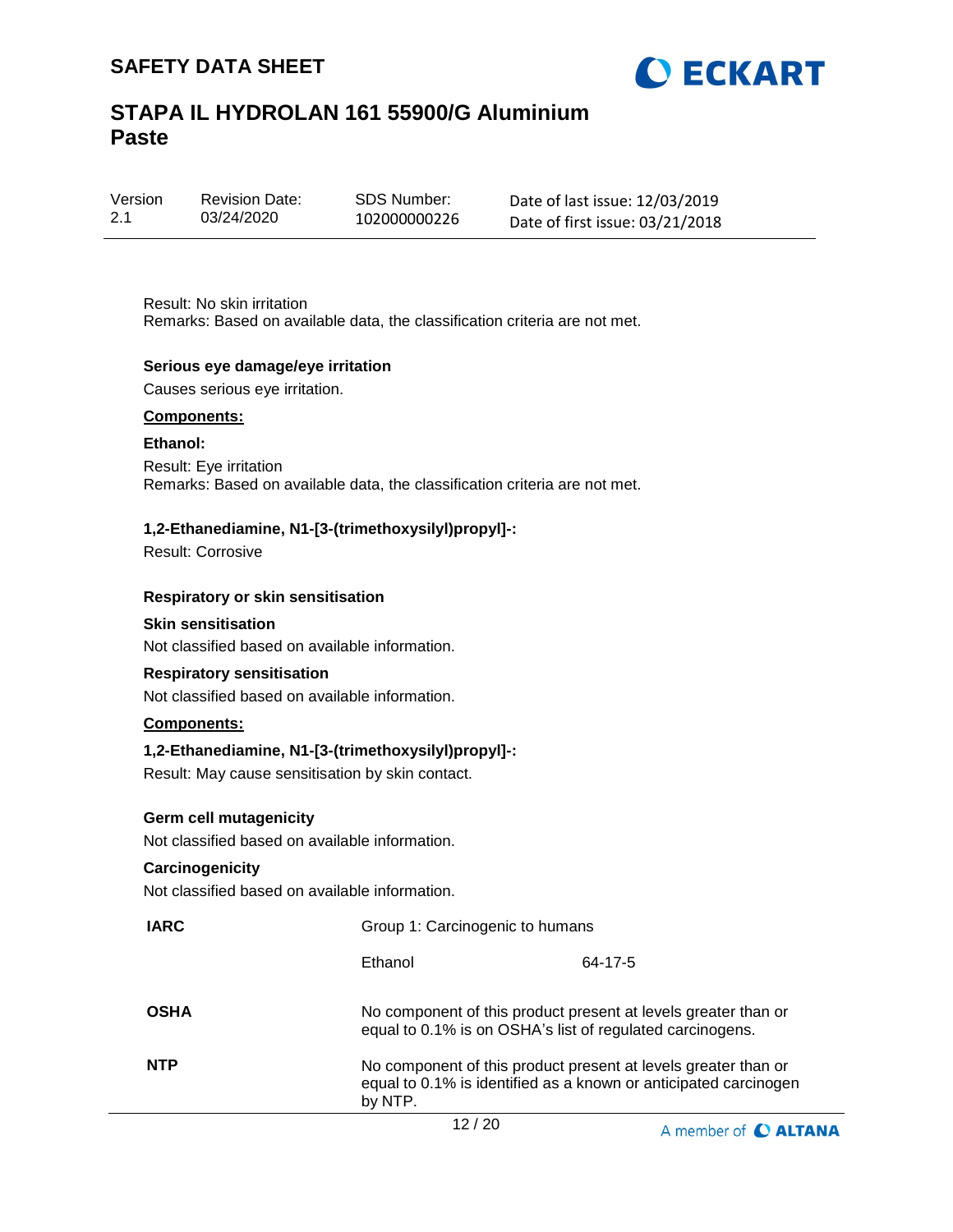



Version 2.1

Revision Date: 03/24/2020

SDS Number: 102000000226 Date of last issue: 12/03/2019 Date of first issue: 03/21/2018

## **Reproductive toxicity**

Not classified based on available information.

## **STOT - single exposure**

May cause drowsiness or dizziness.

### **Components:**

### **Solvent naphtha (petroleum), light arom.:**

Assessment: May cause respiratory irritation., May cause drowsiness or dizziness.

### **STOT - repeated exposure**

Not classified based on available information.

#### **Aspiration toxicity**

Not classified based on available information.

#### **Components:**

## **Solvent naphtha (petroleum), light arom.:**

May be fatal if swallowed and enters airways.

#### **Further information**

### **Components:**

**Silica:** Remarks: No data available

## **Naphtha (petroleum), hydrotreated heavy:**

Remarks: Solvents may degrease the skin.

## **SECTION 12. ECOLOGICAL INFORMATION**

#### **Ecotoxicity**

### **Components:**

## **Silica:**

|                       | Toxicity to daphnia and other : (Daphnia (water flea)): 7,600 mg/l |  |
|-----------------------|--------------------------------------------------------------------|--|
| aquatic invertebrates |                                                                    |  |

Toxicity to algae : (Chlorella pyrenoidosa (aglae)): 440 mg/l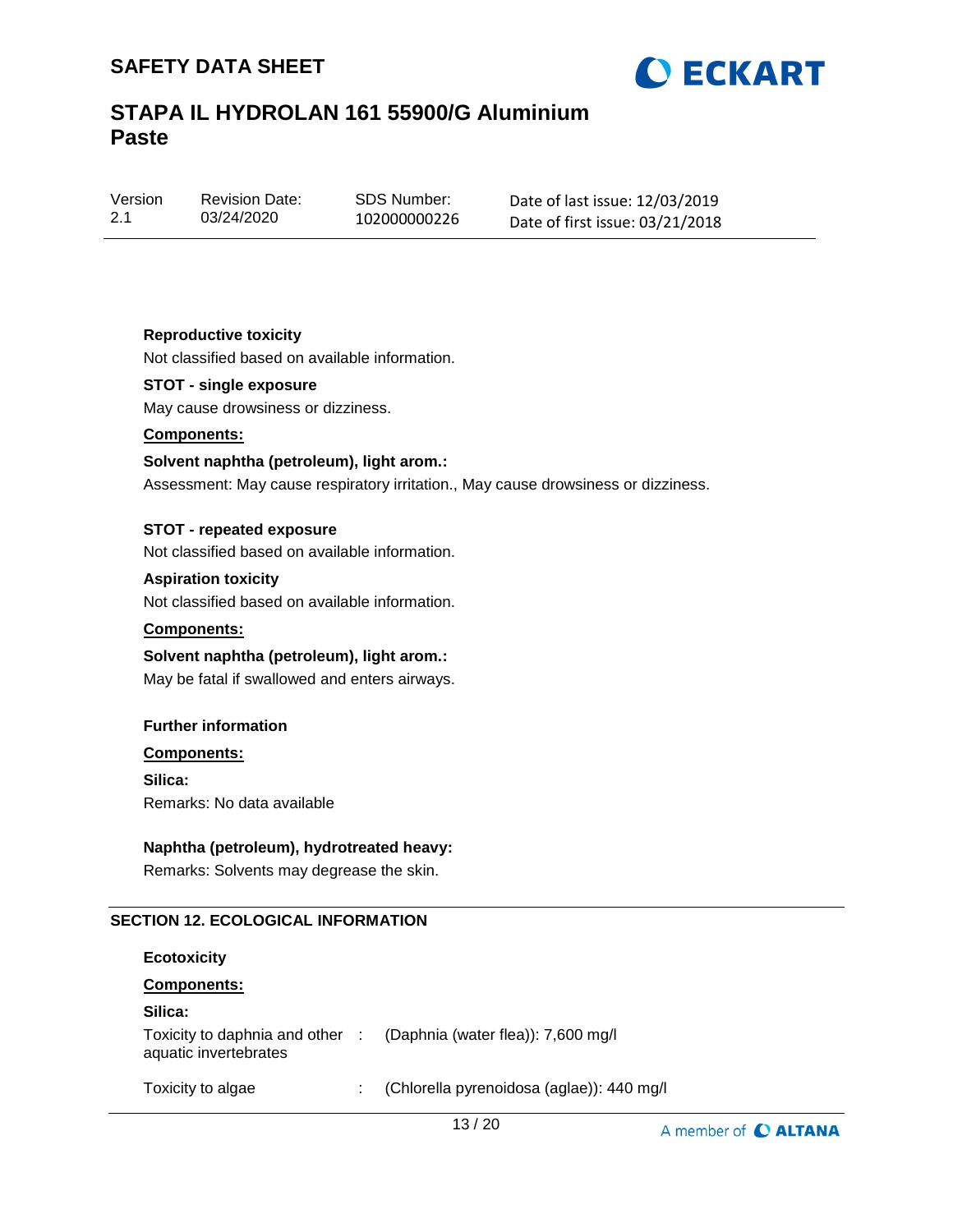

| Version | <b>Revision Date:</b> | SDS Number:  | Date of last issue: 12/03/2019  |
|---------|-----------------------|--------------|---------------------------------|
| -2.1    | 03/24/2020            | 102000000226 | Date of first issue: 03/21/2018 |
|         |                       |              |                                 |

| <b>Ecotoxicology Assessment</b>                           | Chronic aquatic toxicity : Toxic to aquatic life with long lasting effects. |
|-----------------------------------------------------------|-----------------------------------------------------------------------------|
| <b>Persistence and degradability</b><br>No data available |                                                                             |
| <b>Bioaccumulative potential</b><br>No data available     |                                                                             |
| Other adverse effects<br>No data available                |                                                                             |
| Components:                                               |                                                                             |
| Silica:                                                   |                                                                             |
| Additional ecological<br>information                      | No data available<br>$\mathbb{R}^{\mathbb{Z}}$                              |
| Naphtha (petroleum), hydrotreated heavy:                  |                                                                             |
| Additional ecological : No data available<br>information  |                                                                             |

| Waste from residues    | : Do not dispose of waste into sewer.<br>Do not contaminate ponds, waterways or ditches with<br>chemical or used container.<br>Send to a licensed waste management company.<br>In accordance with local and national regulations. |
|------------------------|-----------------------------------------------------------------------------------------------------------------------------------------------------------------------------------------------------------------------------------|
| Contaminated packaging | : Empty remaining contents.<br>Dispose of as unused product.<br>Do not re-use empty containers.<br>Do not burn, or use a cutting torch on, the empty drum.<br>In accordance with local and national regulations.                  |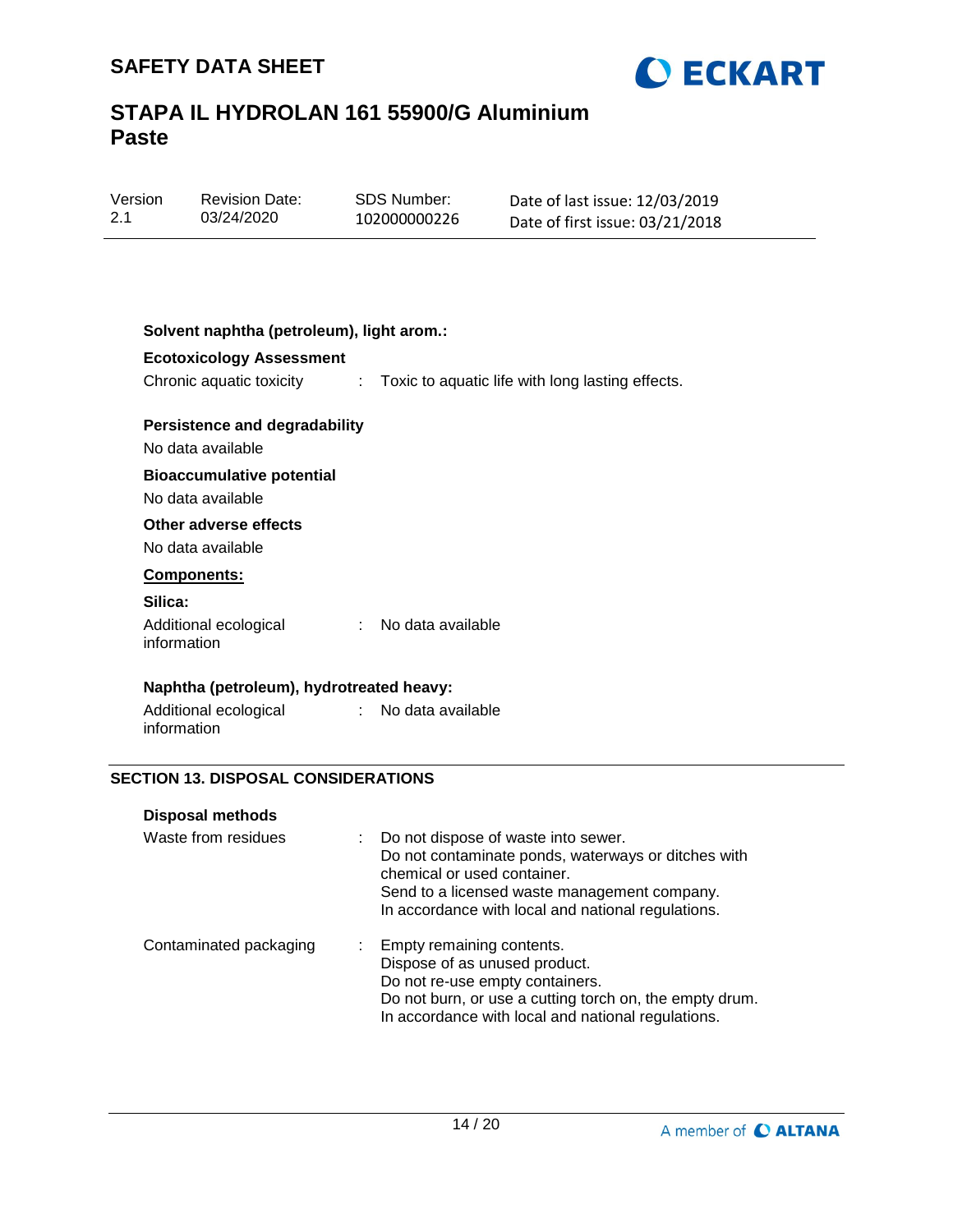

Version 2.1 03/24/2020

Revision Date:

SDS Number: 102000000226 Date of last issue: 12/03/2019 Date of first issue: 03/21/2018

## **SECTION 14. TRANSPORT INFORMATION**

## **National Regulations**

| <b>49 CFR</b>                               |                                                               |
|---------------------------------------------|---------------------------------------------------------------|
| UN/ID/NA number                             | $:$ UN 1325                                                   |
| Proper shipping name                        | Flammable solids, organic, n.o.s.<br>(Aluminum pigment paste) |
| Class                                       | 4.1                                                           |
| Packing group                               | $\mathbf{II}$                                                 |
| Labels                                      | Division 4.1 - Flammable solids                               |
| <b>ERG Code</b>                             | 133                                                           |
| Marine pollutant                            | no                                                            |
| <b>International Regulations</b>            |                                                               |
| <b>IATA-DGR</b>                             |                                                               |
| UN/ID No.                                   | <b>UN 1325</b>                                                |
| Proper shipping name                        | Flammable solid, organic, n.o.s.<br>(Aluminium pigment paste) |
| Class                                       | 4.1                                                           |
| Packing group                               | $\mathbf{II}$                                                 |
| Labels                                      | Division 4.1 - Flammable solids                               |
| Packing instruction (cargo<br>aircraft)     | 448                                                           |
| Packing instruction<br>(passenger aircraft) | 445                                                           |
| <b>IMDG-Code</b>                            |                                                               |
| UN number                                   | <b>UN 1325</b>                                                |
| Proper shipping name                        | FLAMMABLE SOLID, ORGANIC, N.O.S.                              |
|                                             | (Aluminium pigment paste)                                     |
| Class                                       | 4.1                                                           |
| Packing group                               | $\mathbf{II}$                                                 |
| Labels                                      | 4.1                                                           |
| EmS Code                                    | $F-A, S-G$                                                    |
| Marine pollutant                            | no                                                            |
| Remarks                                     | IMDG Code segregation group 15 - Powdered metals              |
|                                             |                                                               |

## **Transport in bulk according to Annex II of MARPOL 73/78 and the IBC Code**

Not applicable for product as supplied.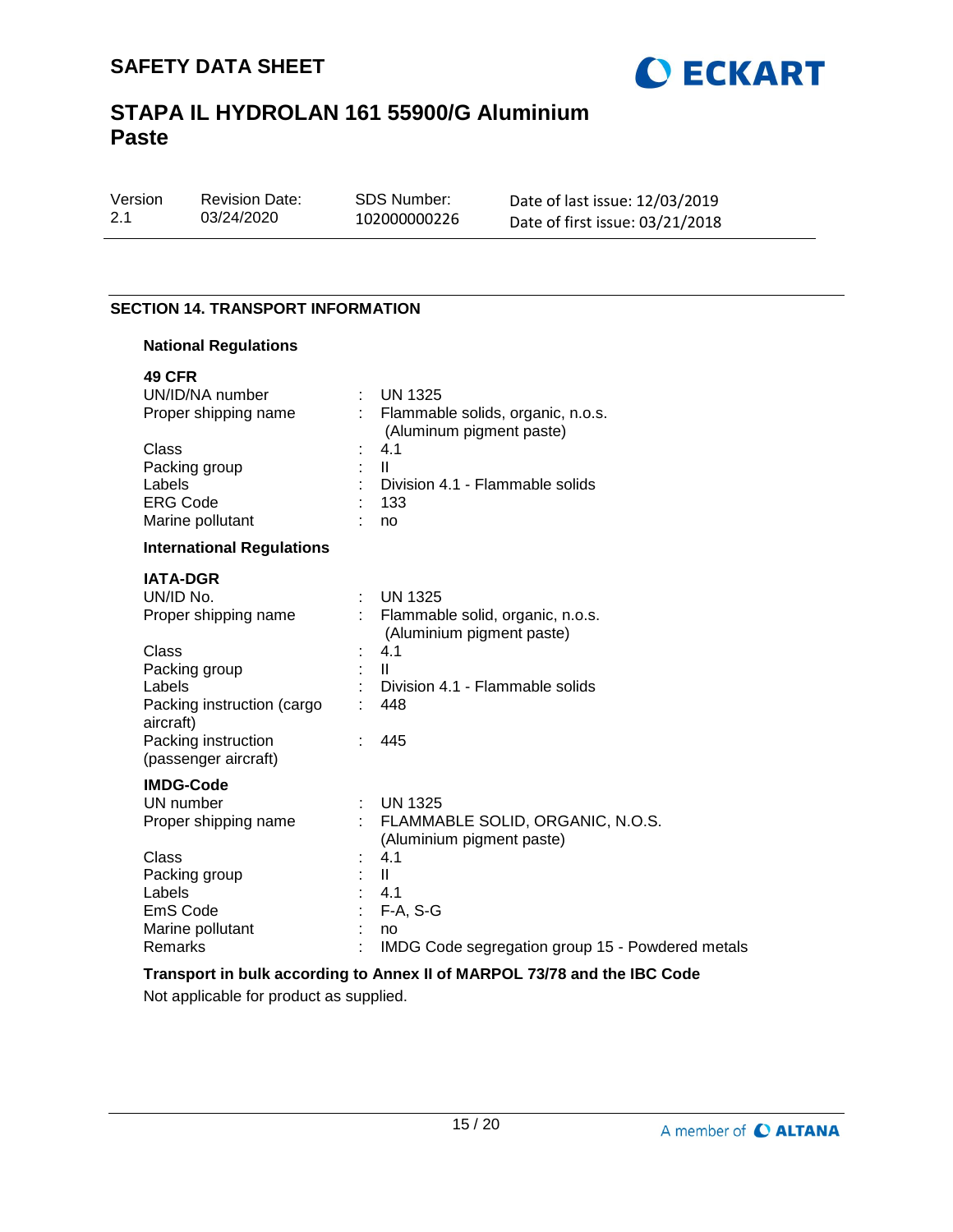

| Version | <b>Revision Date:</b> |
|---------|-----------------------|
| 2.1     | 03/24/2020            |

SDS Number: 102000000226 Date of last issue: 12/03/2019 Date of first issue: 03/21/2018

## **SECTION 15. REGULATORY INFORMATION**

### **EPCRA - Emergency Planning and Community Right-to-Know Act**

### **CERCLA Reportable Quantity**

This material does not contain any components with a CERCLA RQ.

#### **SARA 304 Extremely Hazardous Substances Reportable Quantity**

This material does not contain any components with a section 304 EHS RQ.

### **SARA 302 Extremely Hazardous Substances Threshold Planning Quantity**

This material does not contain any components with a section 302 EHS TPQ.

| SARA 311/312 Hazards | Flammable (gases, aerosols, liquids, or solids)<br>Serious eye damage or eye irritation<br>Specific target organ toxicity (single or repeated exposure) |           |                 |
|----------------------|---------------------------------------------------------------------------------------------------------------------------------------------------------|-----------|-----------------|
| <b>SARA 313</b>      | : The following components are subject to reporting levels<br>established by SARA Title III, Section 313:                                               |           |                 |
|                      | Aluminum                                                                                                                                                | 7429-90-5 | $>= 50 - 570$ % |
|                      | 2-Propanol                                                                                                                                              | 67-63-0   | $>= 20 - 30 %$  |

#### **Clean Air Act**

This product neither contains, nor was manufactured with a Class I or Class II ODS as defined by the U.S. Clean Air Act Section 602 (40 CFR 82, Subpt. A, App.A + B).

This product does not contain any hazardous air pollutants (HAP), as defined by the U.S. Clean Air Act Section 112 (40 CFR 61).

This product does not contain any chemicals listed under the U.S. Clean Air Act Section 112(r) for Accidental Release Prevention (40 CFR 68.130, Subpart F).

The following chemical(s) are listed under the U.S. Clean Air Act Section 111 SOCMI Intermediate or Final VOC's (40 CFR 60.489):

| 2-Propanol | 67-63-0 | % |
|------------|---------|---|
| Ethanol    | 64-17-5 | % |

#### **Clean Water Act**

This product does not contain any Hazardous Substances listed under the U.S. CleanWater Act, Section 311, Table 116.4A.

This product does not contain any Hazardous Chemicals listed under the U.S. CleanWater Act, Section 311, Table 117.3.

This product does not contain any toxic pollutants listed under the U.S. Clean Water Act Section 307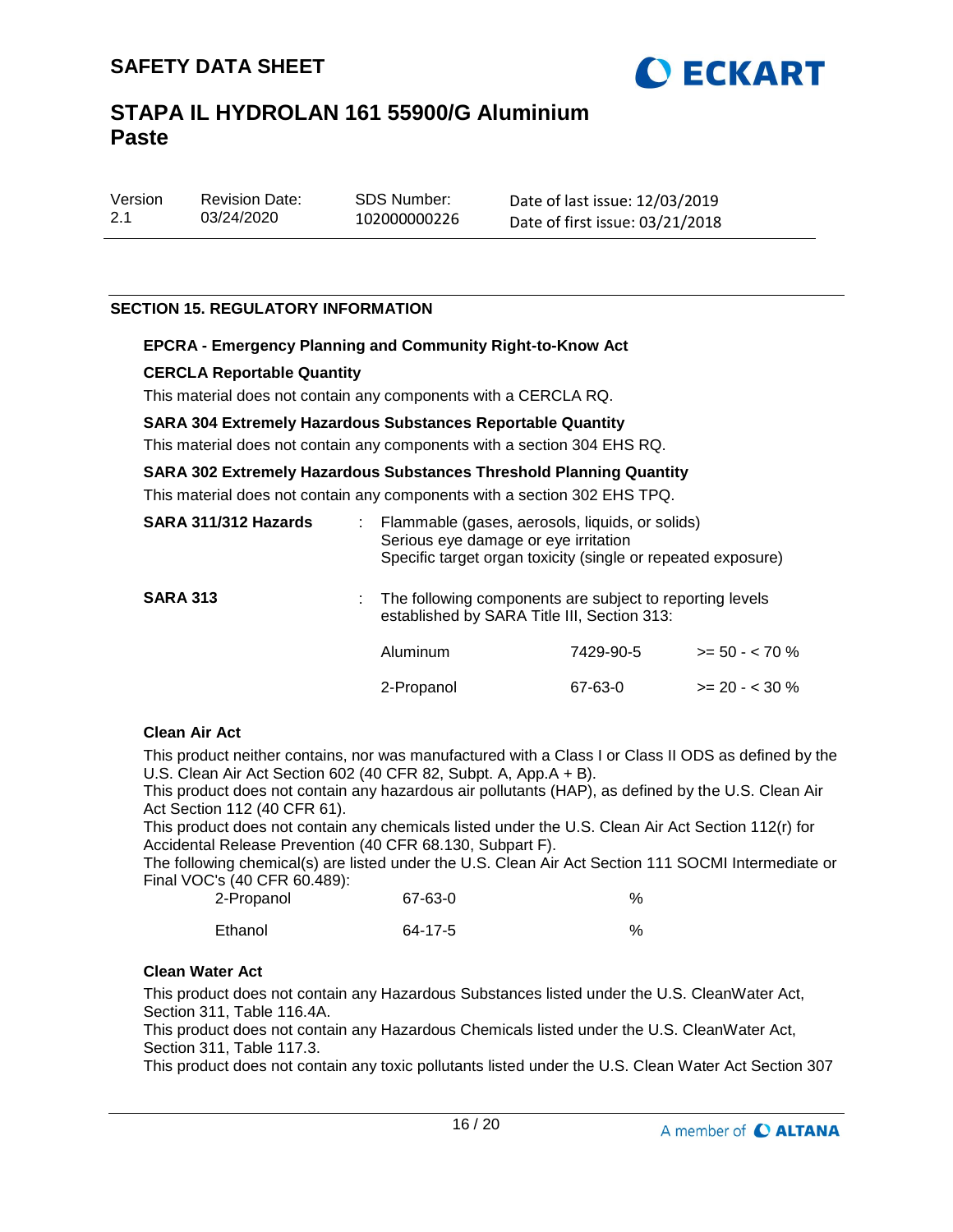

| Version<br>2.1 | <b>Revision Date:</b><br>03/24/2020 | SDS Number:<br>102000000226              | Date of last issue: 12/03/2019<br>Date of first issue: 03/21/2018 |
|----------------|-------------------------------------|------------------------------------------|-------------------------------------------------------------------|
|                |                                     |                                          |                                                                   |
|                | <b>US State Regulations</b>         |                                          |                                                                   |
|                | <b>Massachusetts Right To Know</b>  |                                          |                                                                   |
|                | Aluminum                            |                                          | 7429-90-5                                                         |
|                | 2-Propanol                          |                                          | 67-63-0                                                           |
|                | <b>Silica</b>                       |                                          | 7631-86-9                                                         |
|                | <b>Massachusetts Right To Know</b>  |                                          |                                                                   |
|                | Aluminum                            |                                          | 7429-90-5                                                         |
|                | 2-Propanol                          |                                          | 67-63-0                                                           |
|                | Ethanol                             |                                          | 64-17-5                                                           |
|                | <b>Silica</b>                       |                                          | 7631-86-9                                                         |
|                |                                     | Solvent naphtha (petroleum), light arom. | 64742-95-6                                                        |
|                | Pennsylvania Right To Know          |                                          |                                                                   |
|                | Aluminum                            |                                          | 7429-90-5                                                         |
|                | 2-Propanol                          |                                          | 67-63-0                                                           |
|                | <b>Silica</b>                       |                                          | 7631-86-9                                                         |
|                | Pennsylvania Right To Know          |                                          |                                                                   |
|                | Aluminum                            |                                          | 7429-90-5                                                         |
|                | 2-Propanol                          |                                          | 67-63-0                                                           |
|                | Ethanol                             |                                          | 64-17-5                                                           |
|                | Silica                              |                                          | 7631-86-9                                                         |
|                |                                     | Naphtha (petroleum), hydrotreated heavy  | 64742-48-9                                                        |
|                |                                     | Solvent naphtha (petroleum), light arom. | 64742-95-6                                                        |
|                | <b>New Jersey Right To Know</b>     |                                          |                                                                   |
|                | Aluminum                            |                                          | 7429-90-5                                                         |
|                | 2-Propanol                          |                                          | 67-63-0                                                           |
|                | Silica                              |                                          | 7631-86-9                                                         |

A member of C ALTANA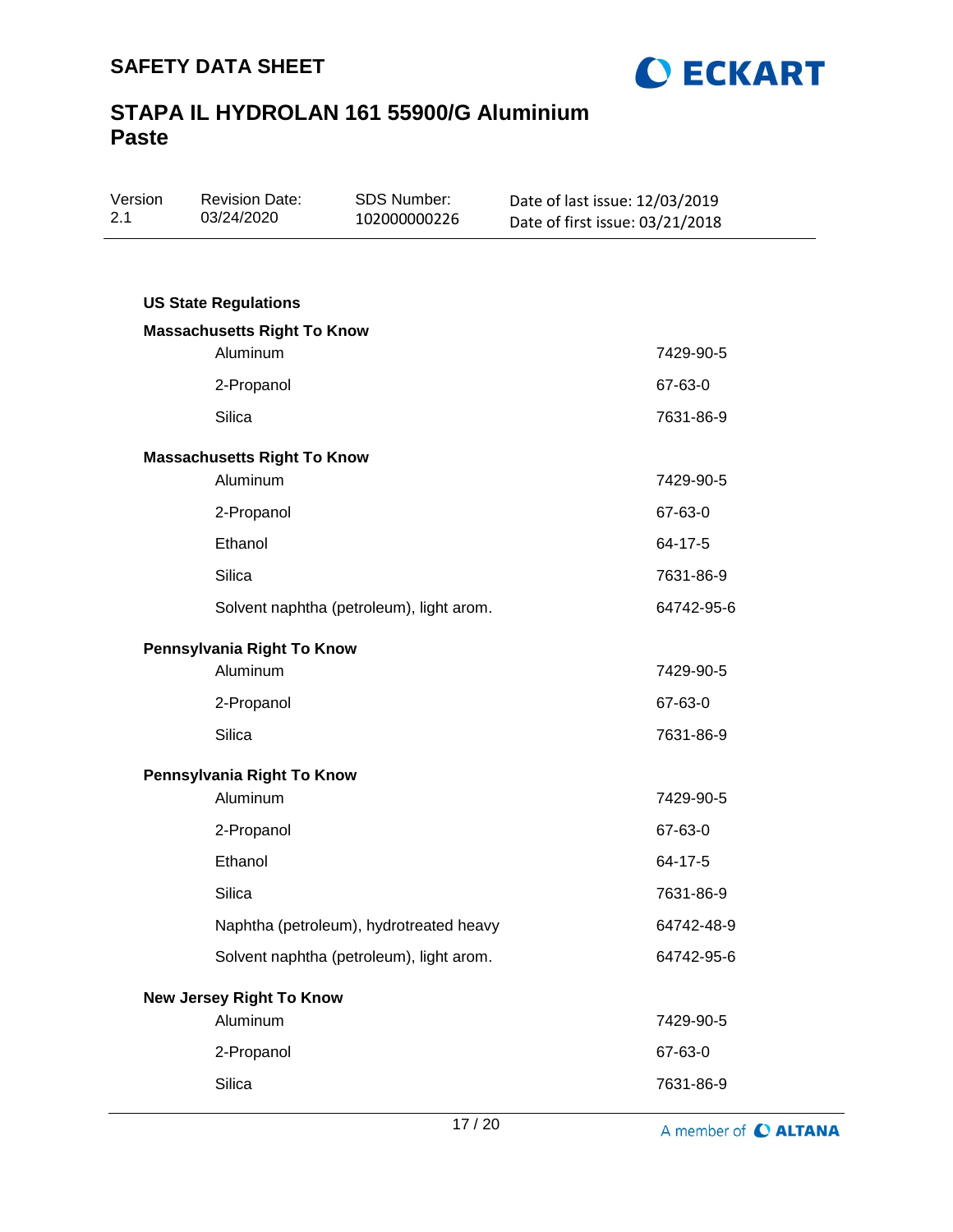

| Version | <b>Revision Date:</b> | SDS Number:  |
|---------|-----------------------|--------------|
| 2.1     | 03/24/2020            | 102000000226 |

Date of last issue: 12/03/2019 Date of first issue: 03/21/2018

## **California Prop. 65**



WARNING: This product can expose you to chemicals including lead and cadmium, which is/are known to the State of California to cause cancer and birth defects or other reproductive harm. For more information go to www.P65Warnings.ca.gov.



WARNING: This product can expose you to chemicals including Ethanol, which is/are known to the State of California to cause cancer and birth defects or other reproductive harm. For more information go to www.P65Warnings.ca.gov.

### **California List of Hazardous Substances**

| Aluminum   | 7429-90-5 |
|------------|-----------|
| 2-Propanol | 67-63-0   |
| Ethanol    | 64-17-5   |
| Silica     | 7631-86-9 |

#### **California Permissible Exposure Limits for Chemical Contaminants**

| Aluminum   | 7429-90-5 |
|------------|-----------|
| 2-Propanol | 67-63-0   |
| Ethanol    | 64-17-5   |
| Silica     | 7631-86-9 |

## **The components of this product are reported in the following inventories:**

| <b>DSL</b>  | : All components of this product are on the Canadian DSL |
|-------------|----------------------------------------------------------|
| <b>TSCA</b> | : On TSCA Inventory                                      |

## **TSCA list**

No substances are subject to a Significant New Use Rule.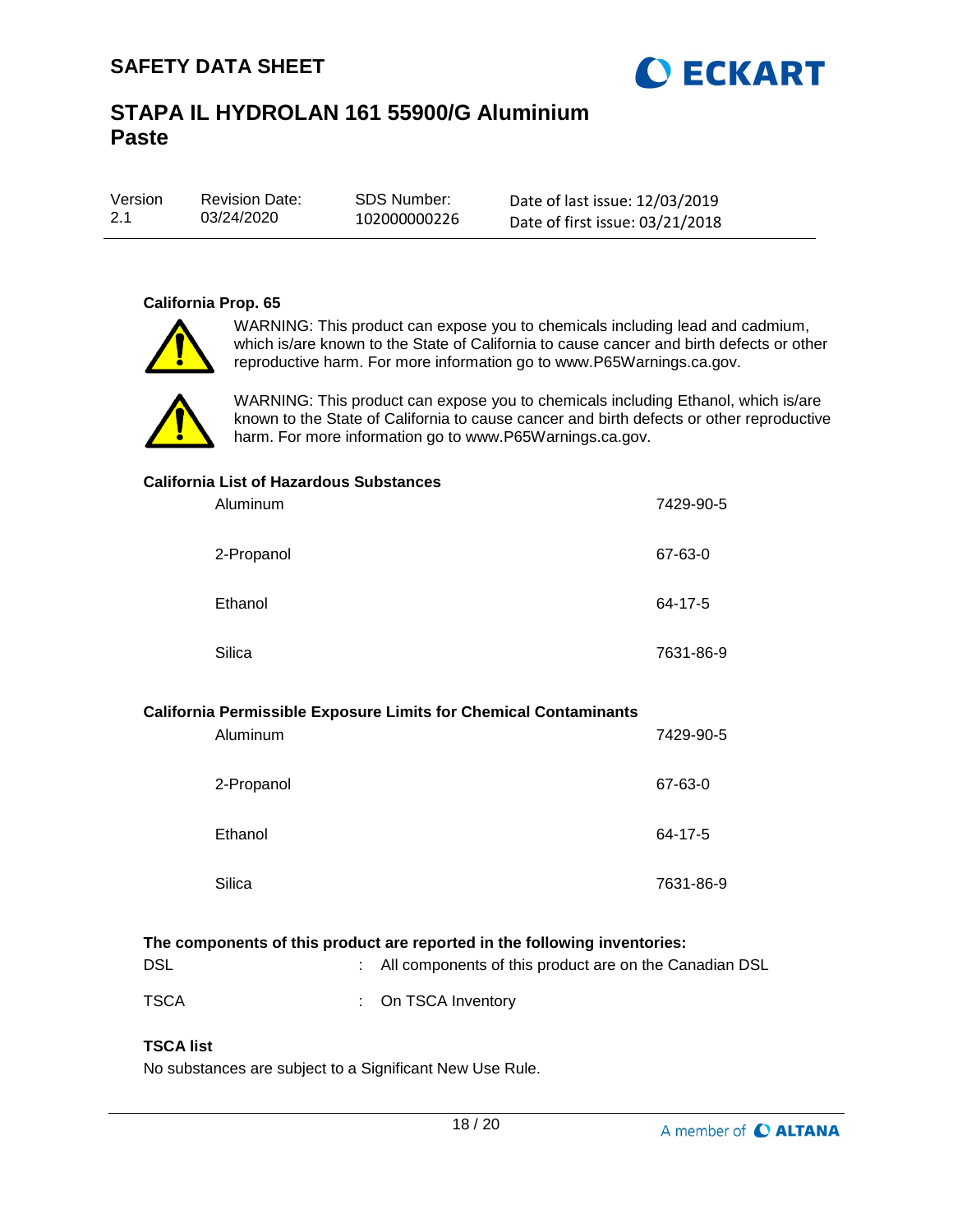

| Version | <b>Revision Date:</b> | SDS Number:  | Date of last issue: 12/03/2019  |
|---------|-----------------------|--------------|---------------------------------|
| 2.1     | 03/24/2020            | 102000000226 | Date of first issue: 03/21/2018 |

No substances are subject to TSCA 12(b) export notification requirements.

#### **SECTION 16. OTHER INFORMATION**

|  |  | <b>Full text of other abbreviations</b> |  |
|--|--|-----------------------------------------|--|
|  |  |                                         |  |

| <b>ACGIH</b>     | : USA. ACGIH Threshold Limit Values (TLV)                                                      |
|------------------|------------------------------------------------------------------------------------------------|
| <b>ACGIH BEI</b> | ACGIH - Biological Exposure Indices (BEI)                                                      |
| <b>NIOSH REL</b> | USA. NIOSH Recommended Exposure Limits                                                         |
| OSHA P0          | USA. OSHA - TABLE Z-1 Limits for Air Contaminants -<br>1910.1000                               |
| OSHA Z-1         | : USA. Occupational Exposure Limits (OSHA) - Table Z-1<br>Limits for Air Contaminants          |
| OSHA Z-3         | : USA. Occupational Exposure Limits (OSHA) - Table Z-3<br><b>Mineral Dusts</b>                 |
| ACGIH / TWA      | : 8-hour, time-weighted average                                                                |
| ACGIH / STEL     | Short-term exposure limit                                                                      |
| NIOSH REL / TWA  | : Time-weighted average concentration for up to a 10-hour<br>workday during a 40-hour workweek |
| NIOSH REL / ST   | : STEL - 15-minute TWA exposure that should not be exceeded<br>at any time during a workday    |
| OSHA P0 / TWA    | 8-hour time weighted average                                                                   |
| OSHA PO / STEL   | Short-term exposure limit                                                                      |
| OSHA Z-1 / TWA   | 8-hour time weighted average                                                                   |
| OSHA Z-3 / TWA   | 8-hour time weighted average                                                                   |

AICS - Australian Inventory of Chemical Substances; ASTM - American Society for the Testing of Materials; bw - Body weight; CERCLA - Comprehensive Environmental Response, Compensation, and Liability Act; CMR - Carcinogen, Mutagen or Reproductive Toxicant; DIN - Standard of the German Institute for Standardisation; DOT - Department of Transportation; DSL - Domestic Substances List (Canada); ECx - Concentration associated with x% response; EHS - Extremely Hazardous Substance; ELx - Loading rate associated with x% response; EmS - Emergency Schedule; ENCS - Existing and New Chemical Substances (Japan); ErCx - Concentration associated with x% growth rate response; ERG - Emergency Response Guide; GHS - Globally Harmonized System; GLP - Good Laboratory Practice; HMIS - Hazardous Materials Identification System; IARC - International Agency for Research on Cancer; IATA - International Air Transport Association; IBC - International Code for the Construction and Equipment of Ships carrying Dangerous Chemicals in Bulk; IC50 - Half maximal inhibitory concentration; ICAO - International Civil Aviation Organization; IECSC - Inventory of Existing Chemical Substances in China; IMDG - International Maritime Dangerous Goods; IMO - International Maritime Organization; ISHL - Industrial Safety and Health Law (Japan); ISO - International Organisation for Standardization; KECI - Korea Existing Chemicals Inventory; LC50 - Lethal Concentration to 50 % of a test population; LD50 - Lethal Dose to 50% of a test population (Median Lethal Dose); MARPOL - International Convention for the Prevention of Pollution from Ships; MSHA - Mine Safety and Health Administration; n.o.s. - Not Otherwise Specified; NFPA - National Fire Protection Association; NO(A)EC - No Observed (Adverse) Effect Concentration; NO(A)EL - No Observed (Adverse) Effect Level; NOELR - No Observable Effect